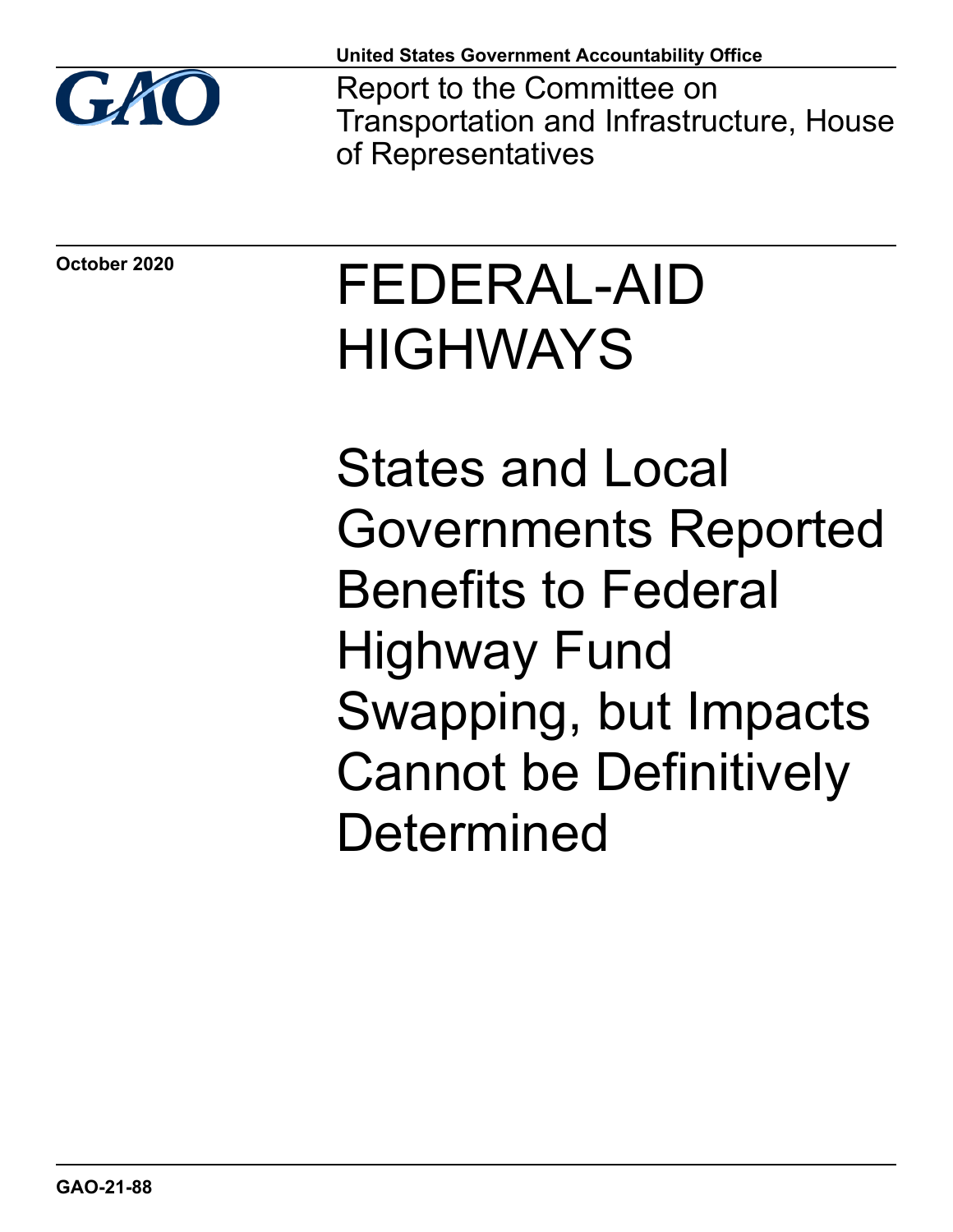## GAO **Highlights**

Highlights o[f GAO-21-88,](https://www.gao.gov/products/GAO-21-88) a report to the Committee on Transportation and Infrastructure, House of Representatives

#### **Why GAO Did This Study**

The Federal Highway Administration (FHWA) provides funding to states to build and maintain the nation's roadways and bridges. States must follow applicable federal standards such as laws that require contractors to pay locally prevailing wages. States can make federal funding available to local agencies for projects, but the ability of local agencies to comply with federal requirements is a well-documented risk area. Some states have established "fund swapping" programs where local agencies swap proposed federal funding with the state in return for state dollars. FHWA does not directly oversee these programs, and no federal statutes or regulations authorize or prohibit fund swapping.

GAO was asked to review swapping of federal-aid highway funds and its impact. In this report, GAO describes: (1) the extent to which states and local agencies engage in fund swapping; (2) factors affecting whether state and local agencies engage in federal fund swapping; and (3) what is known about the impact fund swapping has on prevailing wages paid to workers and other federal requirements. GAO reviewed relevant regulations and reports; sent a questionnaire to officials in 50 states; and interviewed officials from 15 state DOTs that reported having swapped funds in the past 5 years and 3 local agencies selected for program size and other factors.

The U.S. Department of Transportation provided technical comments, which we incorporated as appropriate.

Vie[w GAO-21-88.](https://www.gao.gov/products/GAO-21-88) For more information, contact Elizabeth Repko at (202) 512-2384 or [repkoe@gao.gov.](mailto:repkoe@gao.go)

## FEDERAL-AID HIGHWAYS

### **States and Local Governments Reported Benefits to Federal Highway Fund Swapping, but Impacts Cannot be Definitively Determined**

#### **What GAO Found**

In the past 5 years, 15 states reported they had fund swapping programs, which allow local agencies, such as cities and towns, to swap their state's proposed suballocation of federal-aid highway funds for state transportation funds. This exchange allows local agencies to undertake local projects with state funds, rendering the projects subject to applicable state and local, rather than federal, requirements. For most states, the reported amount of federal funds swapped is a relatively small portion of the state's overall federal-aid apportionment, ranging from less than 1 percent to 12 percent. However, Iowa swapped about 18 percent (or about \$97 million) of its federal-aid funds in 2019. See figure.



Source: GAO analysis of information from state DOT officials and FHWA data. | GAO-21-88

Note: Data are for 2019, except for Alabama, Colorado, New Jersey, and Wisconsin where GAO presents the most recent data these state DOT officials had available.

Officials GAO interviewed from state departments of transportation (DOTs) and selected local agencies said that they participate in fund swapping because it increases project flexibility for local agencies and may result in time and cost savings. Obstacles officials cited included a lack of sufficient state funds to swap with local agencies and the absence of state law authorizing fund swapping.

The impact of fund swapping on wages and other federal requirements cannot be definitively determined because, among other reasons, state DOTs generally do not track data needed to measure these impacts. For example, state officials said that federal funds swapped by local agencies are combined with other federal funds, so they cannot identify which projects were funded with swapped federal dollars. State officials offered mixed views of the impact of swapping on workers' wages and other federal requirements. For example, officials in two states that told GAO their states do not have prevailing wage laws said wages paid were not impacted by the lack of federal prevailing wage requirements because of economic conditions in their states. Officials in two other states said that the lack of a state prevailing wage law potentially enabled contractors to pay their workers less than the federal prevailing wage on swapped projects.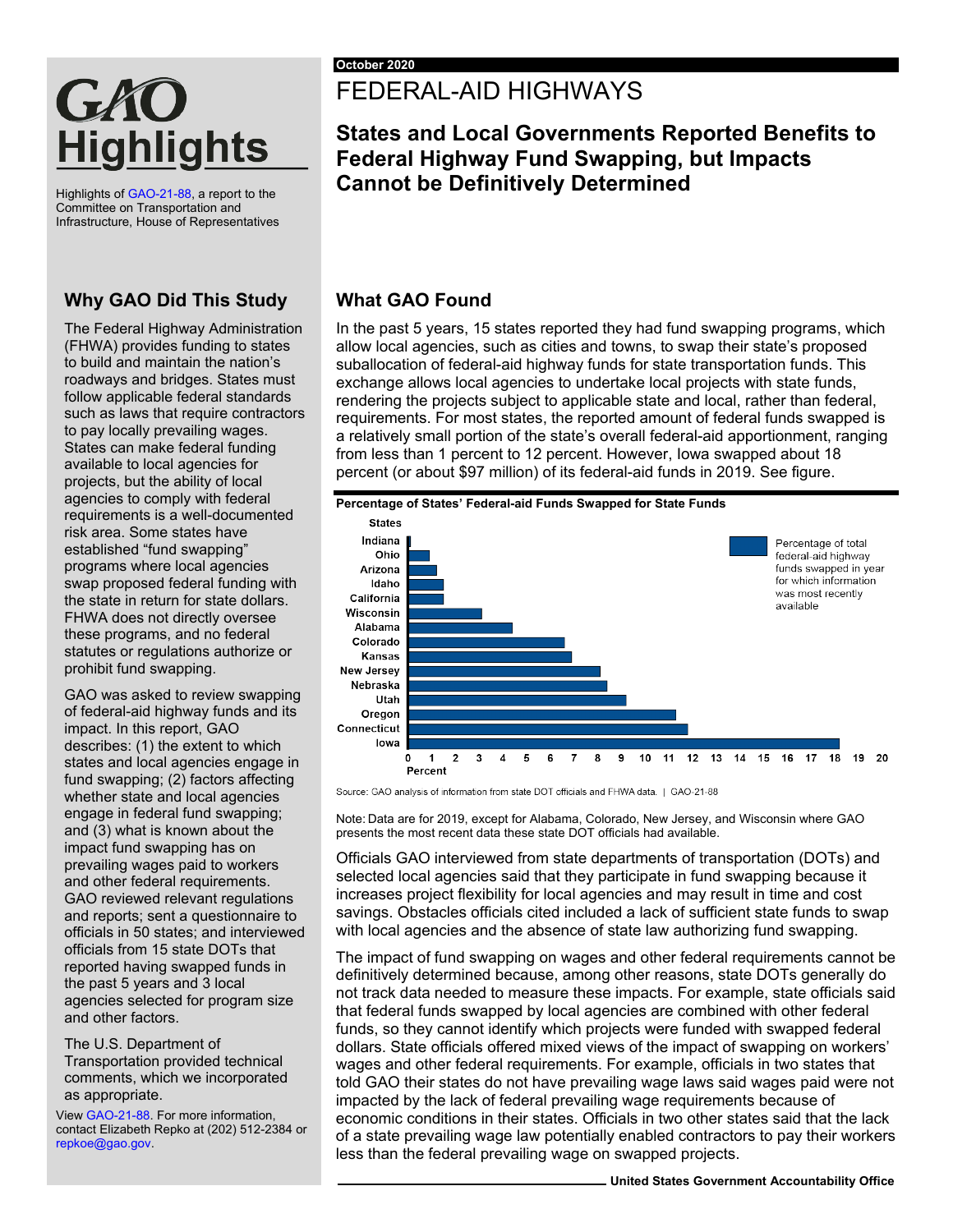## **Contents**

| Letter         |                                                                                                                                                                                                                                                                                                                                                                                                                                                 |                            |                        |                                              |
|----------------|-------------------------------------------------------------------------------------------------------------------------------------------------------------------------------------------------------------------------------------------------------------------------------------------------------------------------------------------------------------------------------------------------------------------------------------------------|----------------------------|------------------------|----------------------------------------------|
|                | <b>Background</b>                                                                                                                                                                                                                                                                                                                                                                                                                               | 3                          |                        |                                              |
|                | Since 2016, Fifteen States Reported They Swapped a Portion of<br><b>Federal Funds to Administer Local Road and Bridge Projects</b><br>State DOTs and Local Agencies Cited Flexibility and Other<br>Anticipated Benefits and Obstacles such as Lack of Funding As<br><b>Influencing Their Participation in Fund Swapping</b><br>Limited Data Exist to Assess the Impacts of Fund Swapping and<br><b>Officials Had Mixed Views on the Impacts</b> | 9<br>13 <sup>°</sup><br>18 |                        |                                              |
|                |                                                                                                                                                                                                                                                                                                                                                                                                                                                 |                            | <b>Agency Comments</b> | 21                                           |
|                |                                                                                                                                                                                                                                                                                                                                                                                                                                                 |                            | <b>Appendix I</b>      | <b>GAO Contact and Staff Acknowledgments</b> |
|                | Table                                                                                                                                                                                                                                                                                                                                                                                                                                           |                            |                        |                                              |
|                | Table 1. FAST Act Federal-aid Highway Core Programs                                                                                                                                                                                                                                                                                                                                                                                             | 4                          |                        |                                              |
| <b>Figures</b> |                                                                                                                                                                                                                                                                                                                                                                                                                                                 |                            |                        |                                              |
|                | Figure 1: Percentage of States' Reported Federal-aid Highway<br><b>Funds Swapped for State Transportation Funds</b><br>Figure 2: Federal-aid Highway Program Funds that Have Been                                                                                                                                                                                                                                                               | 10 <sup>°</sup>            |                        |                                              |
|                | <b>Swapped for State Department of Transportation (DOT)</b><br><b>Funds</b>                                                                                                                                                                                                                                                                                                                                                                     | 11                         |                        |                                              |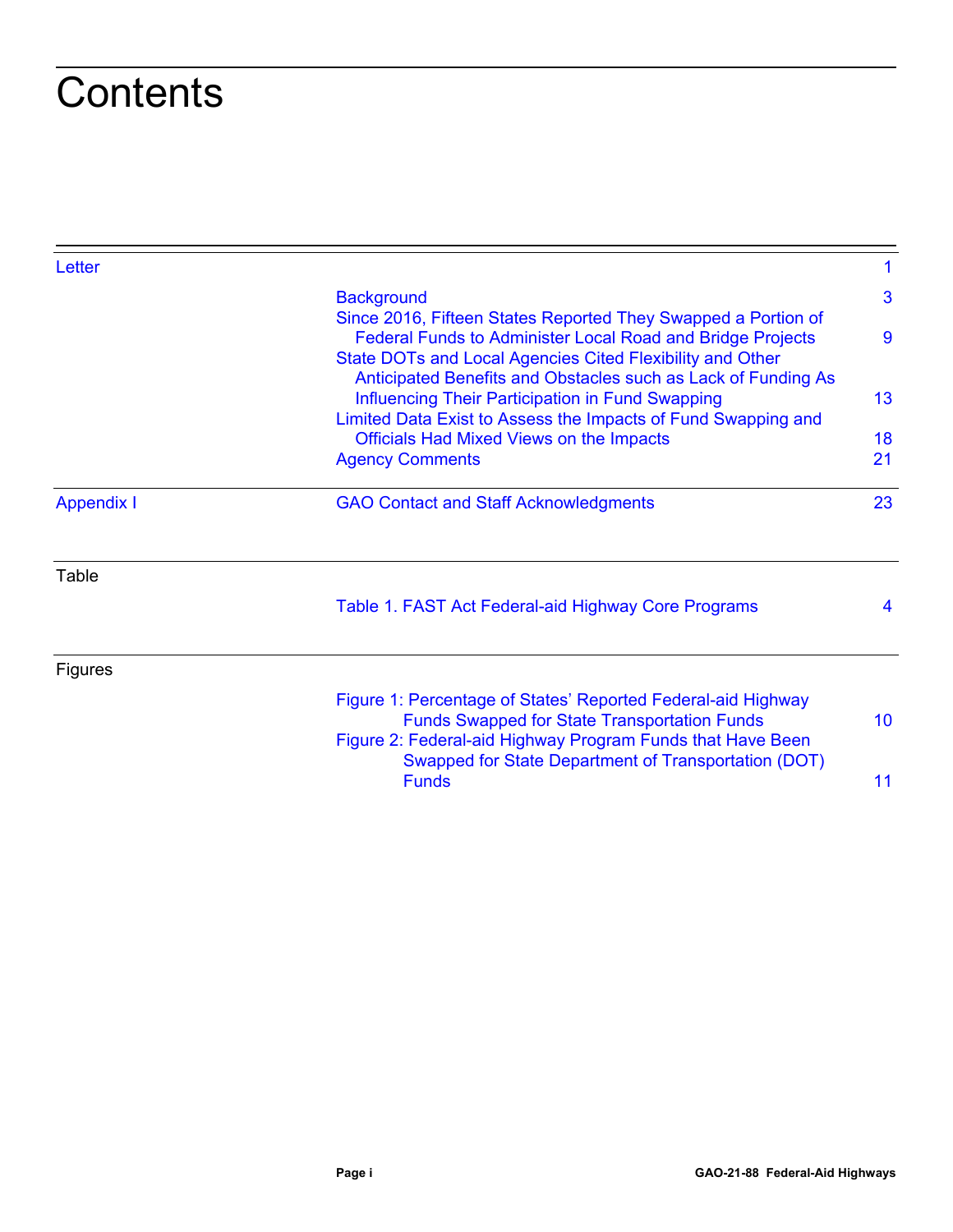#### **Abbreviations**

| <b>CMAQ</b><br><b>FAST Act</b> | <b>Congestion Mitigation and Air Quality Improvement</b><br><b>Fixing America's Surface Transportation Act</b> |
|--------------------------------|----------------------------------------------------------------------------------------------------------------|
| <b>FHWA</b>                    | Federal Highway Administration                                                                                 |
| <b>FTA</b>                     | <b>Federal Transit Administration</b>                                                                          |
| <b>DBE</b>                     | <b>Disadvantaged Business Enterprise</b>                                                                       |
| <b>DOT</b>                     | Department of Transportation (of a state)                                                                      |
| <b>HSIP</b>                    | <b>Highway Safety Improvement Program</b>                                                                      |
| <b>KDOT</b>                    | Kansas DOT                                                                                                     |
| <b>NHFP</b>                    | National Highway Freight Program                                                                               |
| <b>NHPP</b>                    | National Highway Performance Program                                                                           |
| <b>STBG</b>                    | <b>Surface Transportation Block Grant</b>                                                                      |
| <b>STIP</b>                    | <b>Statewide Transportation Improvement Program</b>                                                            |
| <b>TMA</b>                     | <b>Transportation Management Area</b>                                                                          |
| U.S. DOT                       | U.S. Department of Transportation                                                                              |

This is a work of the U.S. government and is not subject to copyright protection in the United States. The published product may be reproduced and distributed in its entirety without further permission from GAO. However, because this work may contain copyrighted images or other material, permission from the copyright holder may be necessary if you wish to reproduce this material separately.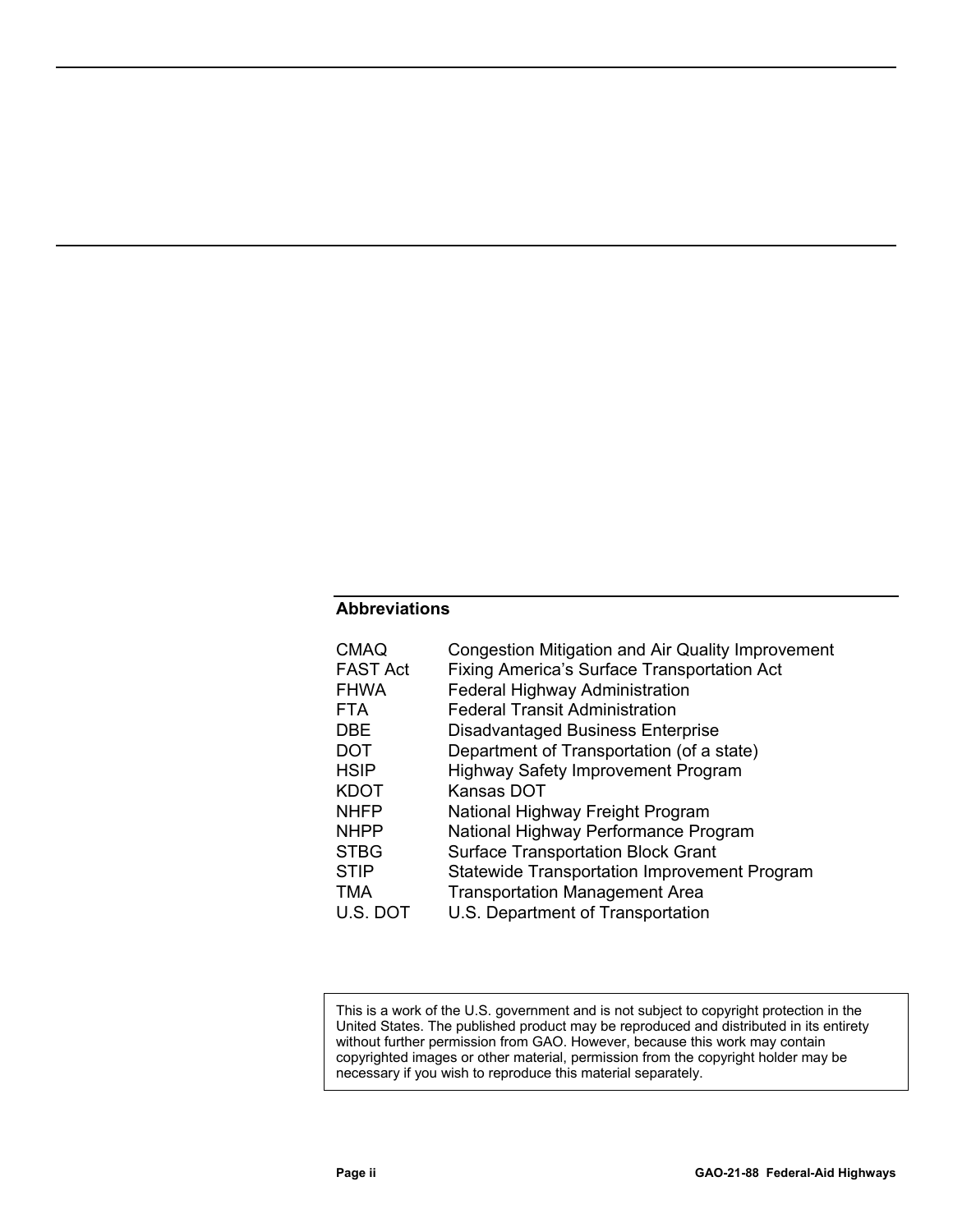<span id="page-4-0"></span>S. GOVERNMENT ACCOUNTABILITY OFFICE

**441 G St. N.W. Washington, DC 20548**

October 20, 2020

The Honorable Peter DeFazio Chairman Committee on Transportation and Infrastructure House of Representatives

The Honorable Abby Finkenauer House of Representatives

Each year the Federal Highway Administration (FHWA) provides around \$40 billion to the states to build and maintain the nation's roadway and bridge infrastructure.[1](#page-4-1) While states primarily administer federal-aid highway funding through their state departments of transportation (DOTs), states may choose to designate funding for federal-aid projects to be administered by local agencies such as cities, towns, and counties. In these instances, states are responsible for ensuring that local agencies adhere to applicable federal statutes and regulations. These statutes and regulations contain provisions governing design and construction of projects and administration of contracts. Other federal requirements include the Davis-Bacon Act, which requires employers to pay locally prevailing wages to laborers on federally funded construction projects,[2](#page-4-2) and the "Buy America" provision applicable to federal-aid highway projects.[3](#page-4-3) In January 2014 we reported that around 7,000 local public agencies were administering billions of dollars annually for federal-aid projects, according to FHWA.[4](#page-4-4)

We also reported in 2014 that the ability of local public agencies to comply with federal requirements was a well-documented risk area and identified a range of concerns, including issues concerning the quality of

<span id="page-4-1"></span> 1Fixing America's Surface Transportation Act (FAST Act), Pub. L. No. 114-94, §1101(a)(1), 129 Stat. 1312, 1322 (2015).

<span id="page-4-2"></span>2Davis-Bacon Act, Pub. L. No. 71-798, ch. 411, 46 Stat. 1494 (1931). (codified as amended at 40 U.S.C. § 3141 et seq.).

<span id="page-4-3"></span> $3$ The Buy America provision applicable to federal-aid highway projects generally requires that the iron, steel, and manufactured products used in those projects be produced in the United States, subject to a few exceptions. 23 U.S.C. § 313; 23 C.F.R. § 635.410.

<span id="page-4-4"></span>4GAO, *Federal-Aid Highways: Federal Highway Administration Could Further Mitigate Locally Administered Project Risks*, [GAO-14-113 \(](https://www.gao.gov/products/GAO-14-113)Washington, D.C.: Jan. 16, 2014).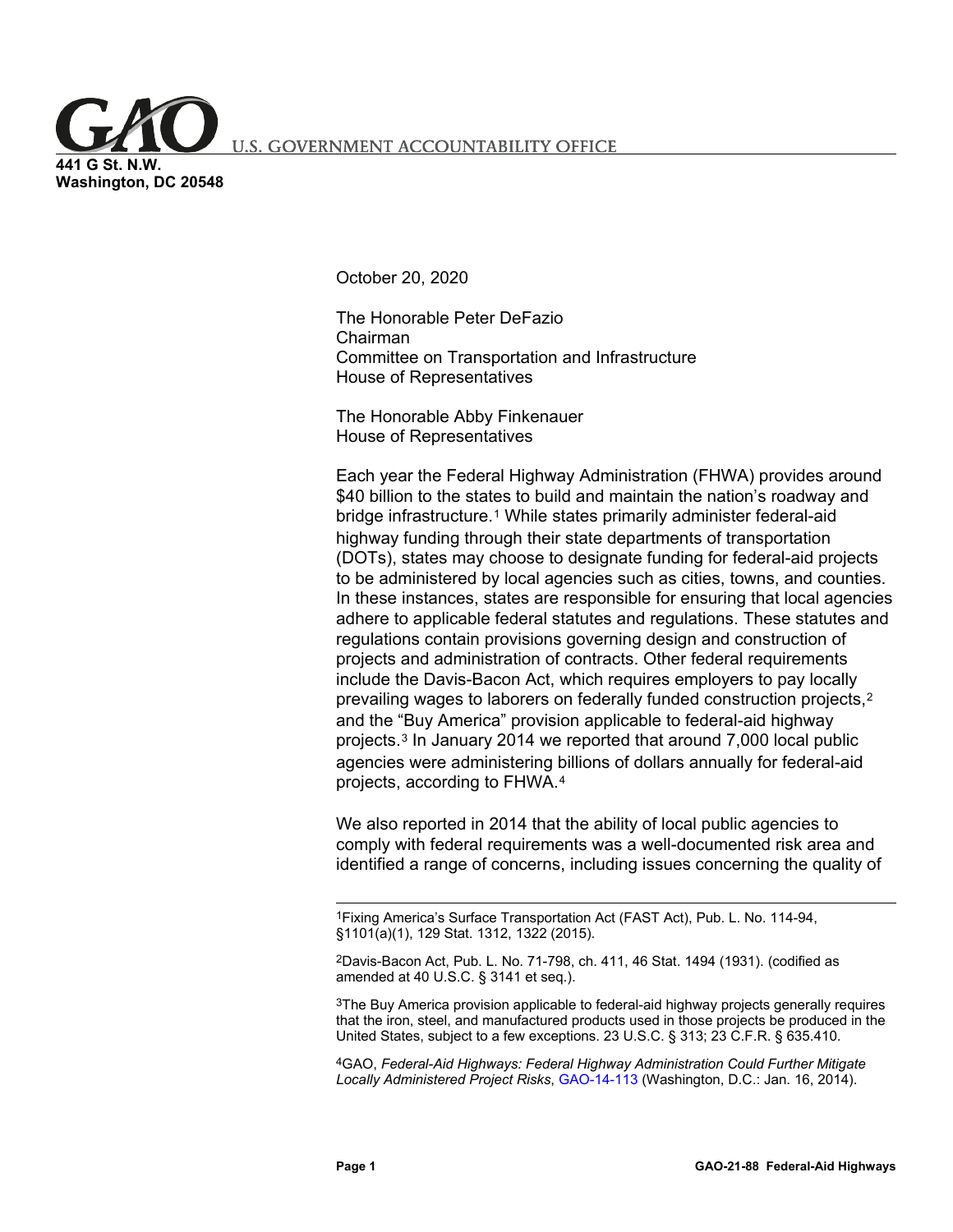construction and administration of contracts on federally funded, locally administered projects. Our report also discussed efforts to address these challenges, including a funding exchange, or fund swapping, program initiated by the Kansas DOT (KDOT).<sup>[5](#page-5-0)</sup> In Kansas, federal-aid was distributed to cities and counties based on formulas established by the state. Under the funding exchange program, local agencies were given the option of swapping their proposed portion of federal funds for state funds, and KDOT then used the federal funds for projects on the state highway system. According to KDOT, the funding exchange program allowed the state DOT to have more federally-funded projects administered by state officials, who were generally more knowledgeable about federal requirements than local officials. We reported that other state DOTs had expressed interest in developing such programs for local agencies in their states.

You asked us to review the prevalence of federal-aid highway funding exchange programs and the impact it has on local economies. This report (1) describes the extent to which state and local agencies engage in federal fund swapping and the categories of federal funds and types of projects that tend to be involved; (2) identifies factors officials cited that affected whether state and local agencies engage in federal fund swapping; and (3) examines what is known about the impacts fund swapping has on the payment of prevailing wages and the application of other selected federal requirements.

To address each of these objectives, we distributed a questionnaire to each of the 50 state DOTs.<sup>[6](#page-5-1)</sup> We received a 100 percent response rate. We also conducted semi-structured interviews with officials from 15 state DOTs that we determined currently swap federal-aid highway funds and state transportation funds or have done so in the past 5 years.<sup>[7](#page-5-2)</sup> Through these interviews, we collected testimonial evidence from the state DOT

<span id="page-5-1"></span>6We did not include the DOTs in Washington, D.C. and Puerto Rico in our survey because Washington, D.C. does not have any local agencies to which funds can be suballocated, and Puerto Rico has been responding to damage caused by Hurricane Maria.

<span id="page-5-2"></span>7We reviewed swapping programs in states that swapped at some point since 2016. One state began a fund swapping pilot initiative in 2016 and also swapped funds in 2017; some states swapped in 2018, but no longer do, and one state began swapping in 2020.

<span id="page-5-0"></span> <sup>5</sup>The terms "fund exchange program" and "fund swapping program" are commonly used to describe programs in which state agencies use state aid to fund local projects and reserve federal aid for state administered projects. We use the terms interchangeably in this report.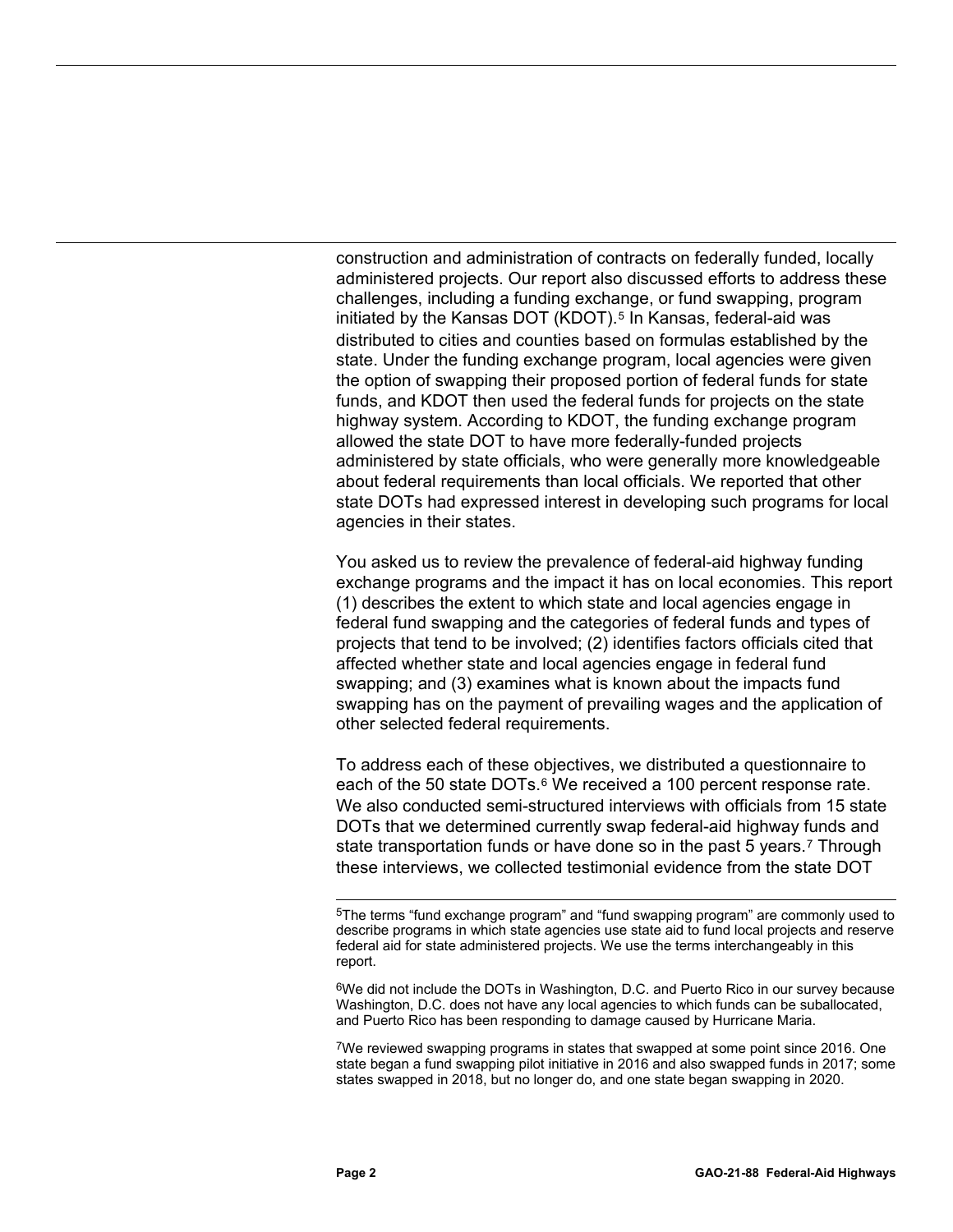officials on the amount of federal funds they swapped. We selected four states that swap funds—Connecticut, Ohio, Utah, and Iowa—for a more in-depth analysis of how local agencies within those states use swapped state funds. We selected the four states to include both states with a relatively large and relatively small FHWA annual apportionments compared to other states and states that had a state level prevailing wage law and those that did not. Within each of those four states, we selected one local agency that recently implemented transportation projects funded using swapped funds. We interviewed officials from three of the local agencies.<sup>[8](#page-6-1)</sup> We also interviewed representatives from construction firms and unions involved in fund swapping in our selected states and local agencies, as well as representatives from relevant national associations representing local agencies and professionals involved with fund swapping, and officials from FHWA headquarters and three FHWA state Division Offices. In addition, we reviewed relevant federal laws and regulations, including federal and state prevailing wage laws; FHWA documentation on federal-aid funding; and various state DOTs' documentation that explained their fund swapping programs.

We conducted this performance audit from September 2019 to October 2020 in accordance with generally accepted government auditing standards. Those standards require that we plan and perform the audit to obtain sufficient, appropriate evidence to provide a reasonable basis for our findings and conclusions based on our audit objectives. We believe that the evidence obtained provides a reasonable basis for our findings and conclusions based on our audit objectives.

## <span id="page-6-2"></span><span id="page-6-1"></span><span id="page-6-0"></span>**Background**

The Fixing America's Surface Transportation Act (FAST Act) authorized about \$41.5 billion of formula funding annually for fiscal years 2016 through 2020 for the federal-aid highway program through which states receive federal funding to build and maintain the nation's roadway and bridge infrastructure.[9](#page-6-2) The federal-aid highway program is an umbrella term encompassing a collection of formula and nonformula grant programs. Seven formula grant programs comprise about 92 percent of the total funding authorized by the FAST Act for the federal-aid highway

9FAST Act § 1101(a)(1).

 $8$ From the four selected states, we interviewed three local agencies and obtained relevant documentation from a fourth local agency.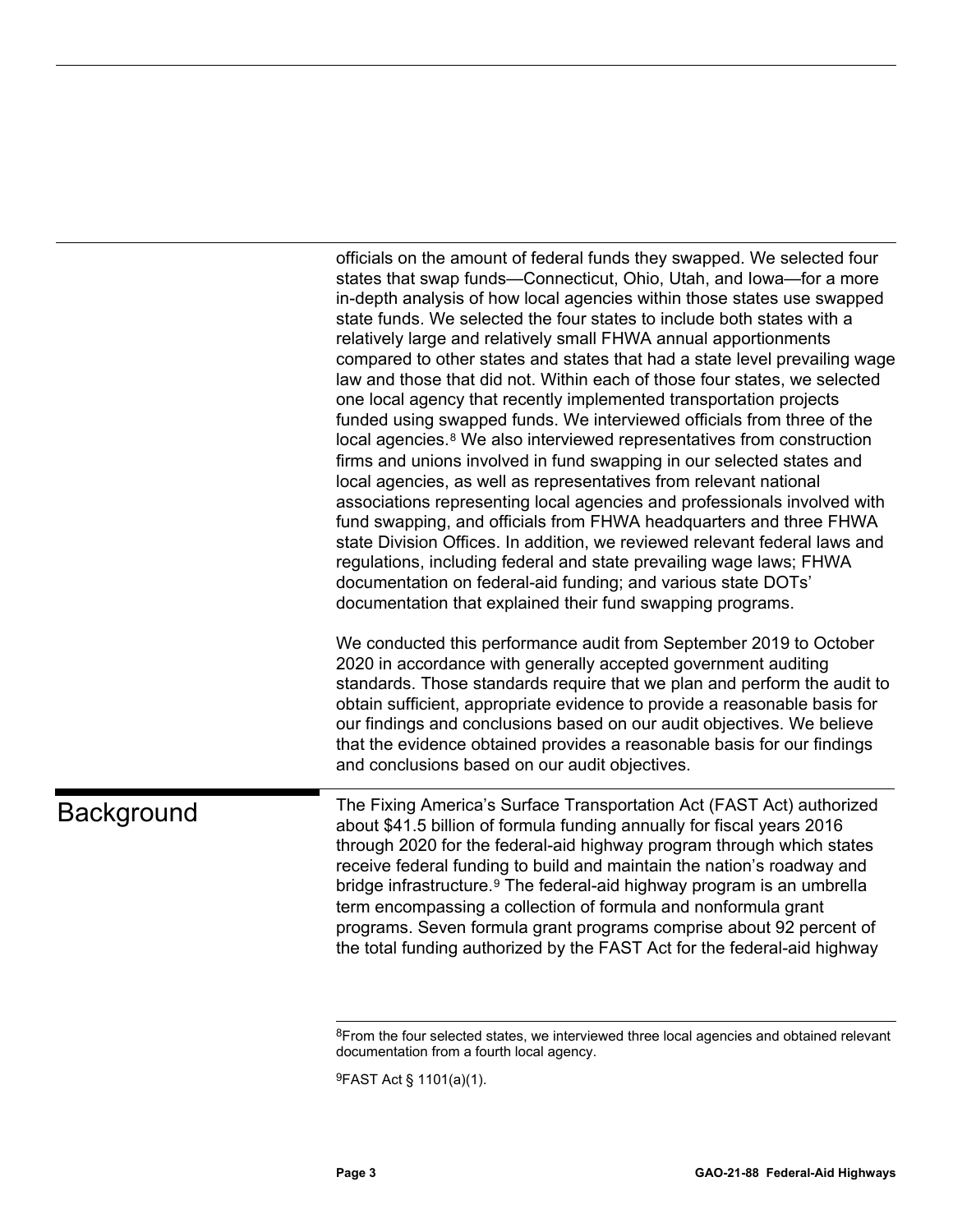program (see table 1 for the five core, that is, highest-funded formula grant programs).[10](#page-7-1)

| <b>Federal-Aid Highway Programs</b>                                 | <b>Description</b>                                                                                                                                                                                                 |
|---------------------------------------------------------------------|--------------------------------------------------------------------------------------------------------------------------------------------------------------------------------------------------------------------|
| National Highway Performance Program<br>(NHPP)                      | NHPP is the largest of the federal-aid highway programs and supports improvement of<br>the condition and performance of the National Highway System, including interstates and<br>nearly all other major highways. |
| <b>Surface Transportation Block Grant</b><br>Program (STBG)         | STBG has the broadest project eligibility and can be used on any federal-aid highway,<br>bridge projects on any public road, transit capital projects, and on routes for<br>nonmotorized transportation.           |
| Highway Safety Improvement Program<br>(HSIP)                        | HSIP supports projects that improve the safety of road infrastructure by correcting<br>hazardous road locations or making road improvements.                                                                       |
| Congestion Mitigation and Air Quality<br>Improvement Program (CMAQ) | CMAQ funds projects and programs that may reduce emissions of transportation-related<br>pollutants.                                                                                                                |
| National Highway Freight Program<br>(NHFP)                          | NHFP funds freight-related projects to help states remove impediments to the movement<br>of goods.                                                                                                                 |

#### <span id="page-7-0"></span>**Table 1. FAST Act Federal-aid Highway Core Programs**

Source: GAO analysis of Congressional Research Service information | GAO-21-88

Note: Fixing America's Surface Transportation Act (FAST Act), Pub. L. No. 114-94, 129 Stat. 1312 (2015).

The Surface Transportation Block Grant Program (STBG) is one of the largest and the most flexible of the federal-aid highway formula programs, according to FHWA. Apportioned at nearly \$12 billion per year, STBG funds can be used on any federal-aid highway, bridge projects on any public road, transit capital projects, and on routes for nonmotorized transportation, among other things.[11](#page-7-2) State DOTs are required to suballocate between 51 and 55 percent of their STBG funding among areas of the state based on their population relative to the total state population.[12](#page-7-3) Specifically, these funds must be suballocated among three area categories based on population: (1) areas with a population of 5,000 or less, (2) areas with a population of 5,001 to 200,000, and (3) areas

<span id="page-7-1"></span><sup>10</sup>The other two formula grant programs are the Metropolitan Planning and the Railway-Highway Crossing Programs.

1123 U.S.C. § 133(b)-(c), (f).

<span id="page-7-3"></span><span id="page-7-2"></span>1223 U.S.C. § 133(d). The exact percentage is set by statute and depends on the year. *Id.*  § 133(d)(6). However, before the amount of suballocated funding is calculated for each year, state DOTs are required to set aside a certain amount of funds for State Planning and Research and Transportation Alternatives (e.g., pedestrian and bicycle paths). *Id.* §§133(h), 505(a).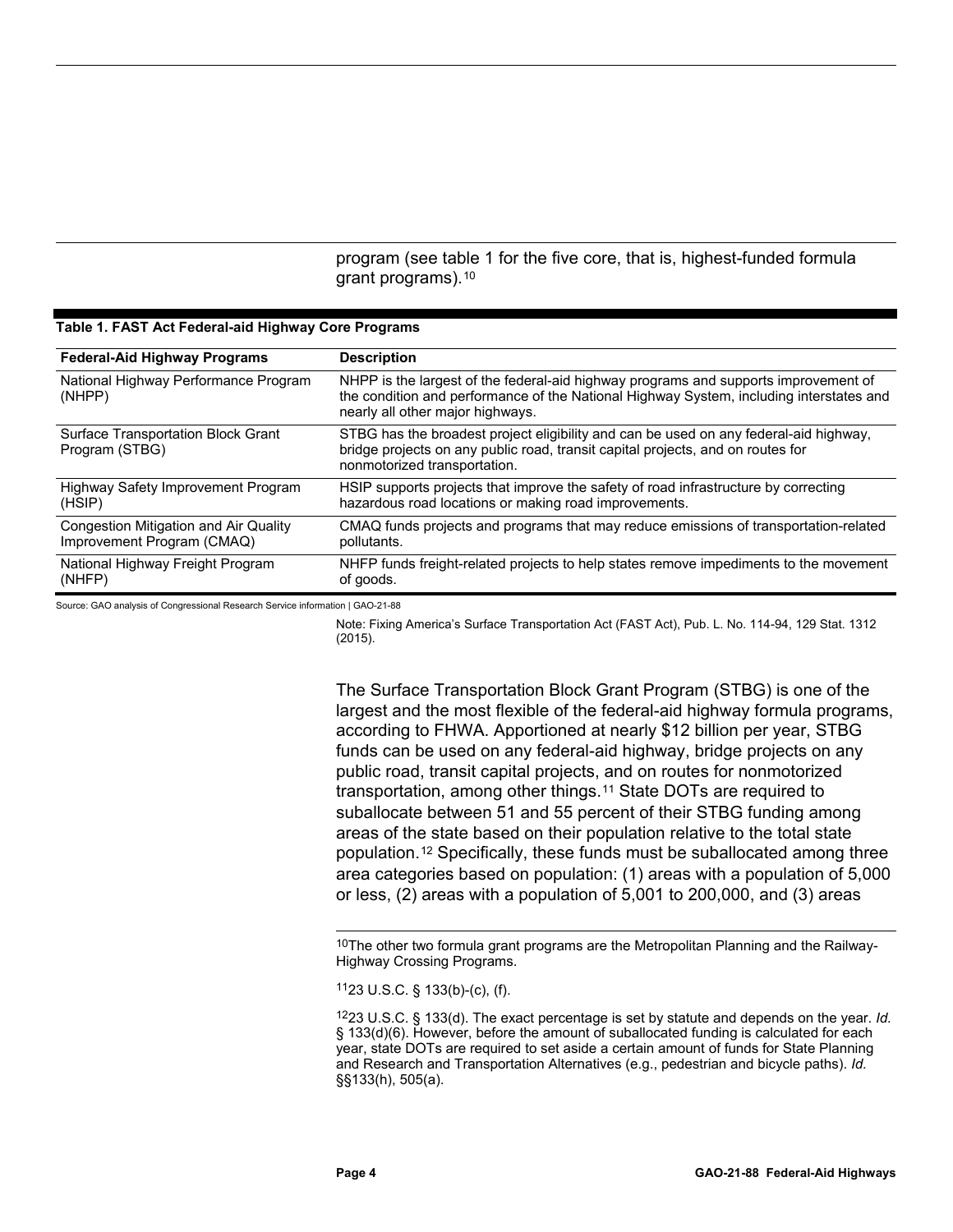with a population greater than 200,000, which are also called Transportation Management Areas (TMAs). [13](#page-8-0) For the first two population categories, the funds do not have to be allocated to particular recipients, such as cities or counties, as long as the required amount of funds is expended in each of the population categories. Therefore, if a state has four areas with a population of between 5,001 and 200,000, the state may expend the funds in any one of those areas, in all four, or anything in between. However, for the third category, each individual TMA in a state must receive a portion of the TMA category's suballocation in proportion to its relative share of the aggregate population of all of the TMAs in the state.[14](#page-8-1) The remaining STBG funds that are not suballocated among areas of the state based on population may be expended in any area of the state, and are sometimes referred to as STBG discretionary funds.[15](#page-8-2)

Under federal law, states select which projects will be federally financed.[16](#page-8-3) There are several requirements that states and local agencies must satisfy for their projects to be eligible for federal-aid highway funds. For example, state and local agencies must provide matching funds, which are usually 20 percent of a project's cost. Also, at least every 4 years, each state is required to prepare a Statewide Transportation Improvement Program (STIP), which lists the surface transportation projects within the state for the next four years; the proposed categories of funding, both federal and non-federal, for each of those projects; and which agency, state or local agency, will administer those projects.<sup>[17](#page-8-4)</sup> The STIP must include both capital and non-capital surface transportation projects proposed for federal funding and all regionally significant projects requiring an action by the FHWA as well as all regionally significant projects proposed to be funded with non-federal funds. FHWA is to review and approve the STIP to ensure the proposed projects are "fiscally constrained" – that is, that sufficient federal, state, and local funds are

<span id="page-8-4"></span>1723 U.S.C. § 135(g); 23 C.F.R. §§ 450.104, 450.218.

<span id="page-8-0"></span> <sup>13</sup>*Id.* §§ 133(d)(1)(A), 134(k)(1)(A); 23 C.F.R. §450.104.

<sup>1423</sup> U.S.C. § 133(d)(4).

<span id="page-8-2"></span><span id="page-8-1"></span><sup>15</sup>*Id.* § 133(d)(1)(B). The state must set aside from these remaining funds that may be expended in any area of the state a fixed amount for off-system bridges (i.e., highway bridges located on public roads that are not federal-aid highways). *Id.* § 133(f). After this set-aside, the remaining STBG funds may be expended at the state DOT's discretion on any eligible activity or project anywhere in the state.

<span id="page-8-3"></span><sup>1623</sup> U.S.C. § 145(a).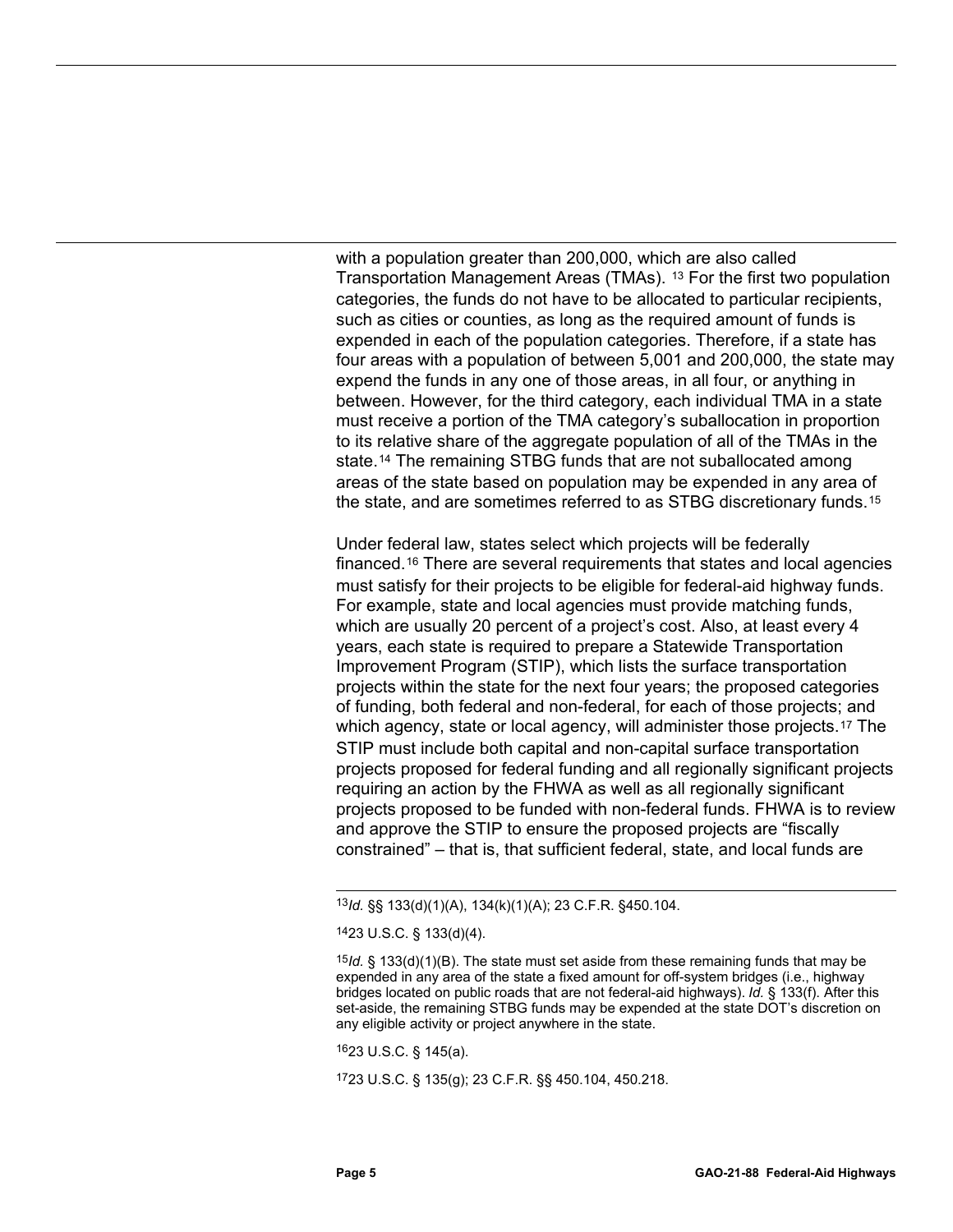available to undertake proposed projects.[18](#page-9-0) Once approved, the state generally selects which projects in the STIP will be subsequently scheduled and implemented.<sup>[19](#page-9-1)</sup>

When using federal-aid, state DOTs must also comply with federal statutes and regulations applicable to federal-aid highway projects, including ensuring that projects adhere to applicable design and construction standards, and follow applicable requirements regarding the advertisement of competitive bids, awarding of contracts, acquisition of property, construction administration, and others. One of these requirements is the Davis-Bacon Act, which requires construction contractors on federally funded highway projects to pay their on-site workers at least the locally prevailing wage.<sup>[20](#page-9-2)</sup> Another is the Buy America provision that generally requires that the iron and steel used in federal-aid highway projects are produced in the United States.[21](#page-9-3) Also, states must comply with disadvantaged business enterprise (DBE) program requirements, which generally require states to set and meet overall goals for the use of small businesses owned and controlled by socially and economically disadvantaged individuals in DOT-assisted contracts. [22](#page-9-4)

While states primarily administer their federal-aid highway funding, they may choose to designate funding for federal-aid projects to be administered by local agencies such as cities, towns, and counties.[23](#page-9-5) According to FHWA, each state handles federal highway funds based on its own procedures. Some states provide federal funds to local agencies by formula or other means while, in other states, the state DOT administers most of the federal funds. When local agencies receive federal funds, these agencies must follow all applicable federal and state

<span id="page-9-4"></span><span id="page-9-3"></span>2123 U.S.C. § 313; 23 C.F.R. § 635.410.

22FAST Act § 1101(b) (codified as amended at 23 U.S.C. § 101 note); 49 C.F.R. pt. 26.

<span id="page-9-5"></span>23For more information, see [GAO-14-113.](https://www.gao.gov/products/GAO-14-113)

<span id="page-9-0"></span> <sup>1823</sup> C.F.R. §§ 450.218(m), 450.220(b). The Federal Transit Administration (FTA) also reviews and jointly approves the STIP with FHWA. 23 C.F.R. § 450.220(a)).

<sup>19</sup>*Id.* § 450.222(b)-(d).

<span id="page-9-2"></span><span id="page-9-1"></span> $2040$  U.S.C. § 3142(a)-(b). A prevailing wage is the sum of an hourly wage rate plus the amount of fringe benefits that is prevailing for on-site laborers and mechanics working on similar projects in the same local agency. *Id.* §§ 3141-3142; 29 C.F.R. § 1.1(a). Prevailing wages determined under the Davis-Bacon Act are not the federal minimum wage set under the Fair Labor Standards Act.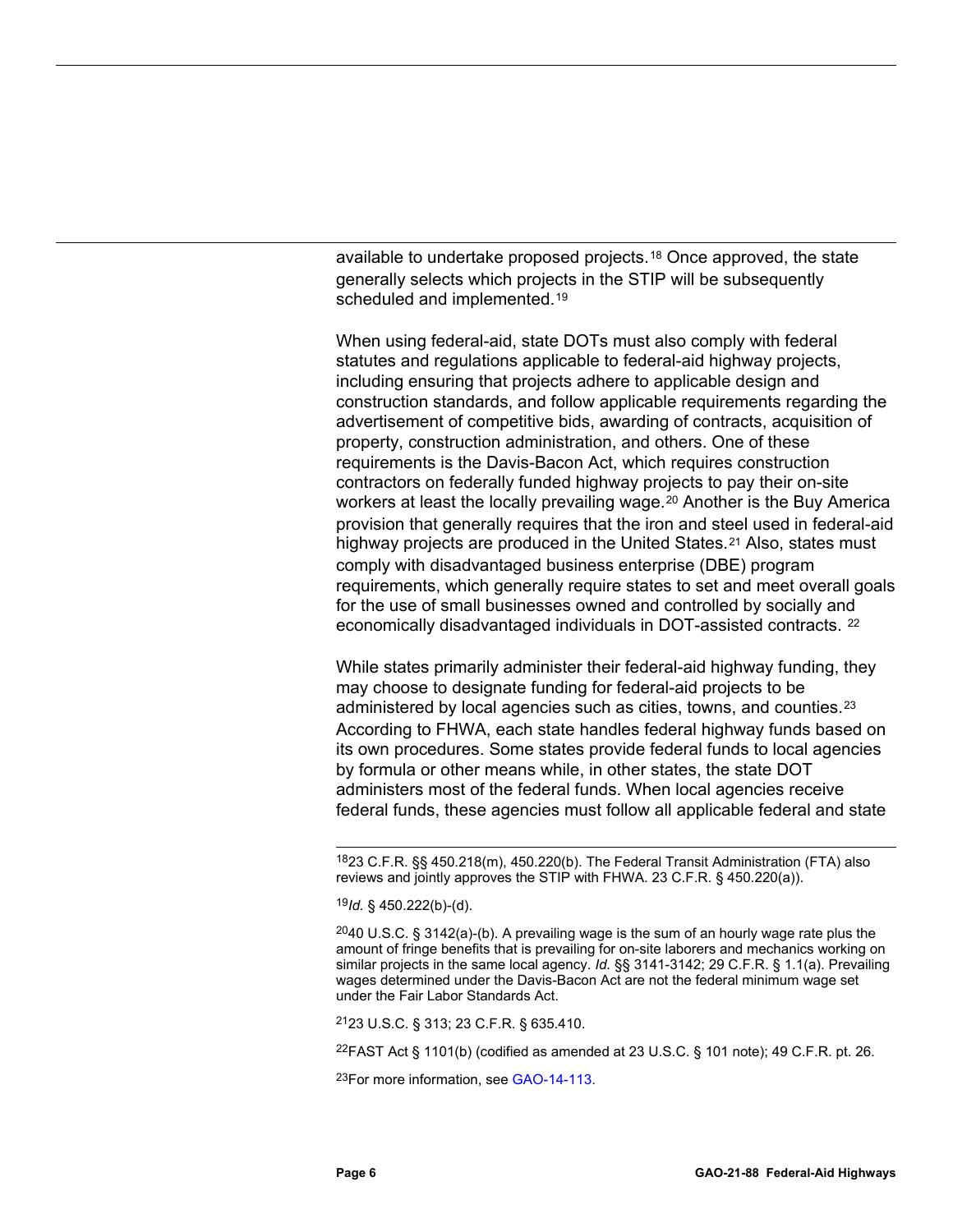laws,<sup>[24](#page-10-0)</sup> and states are responsible for overseeing and ensuring that the local agencies' expenditure of federal-aid complies with those laws.<sup>[25](#page-10-1)</sup> Also, federal law requires a state to determine that a local agency to which it is providing funds has adequate project delivery systems to perform the project it is undertaking and sufficient accounting controls to properly manage project funding.[26](#page-10-2) In contrast, when state DOTs provide state funds to local agencies for transportation projects, local agencies must comply with applicable state and local laws rather than the federal laws that would have applied if they had used federal-aid highway funds.

Federal fund swapping programs are arrangements in which state DOTs allow local agencies to exchange their state's proposed suballocation of federal-aid highway funds for state transportation funds. By swapping funds, local agencies complete a project with state funds instead of the federal funds that state DOTs have traditionally given local agencies. When swapping occurs, local agencies must comply with applicable state and local requirements, and not federal requirements, which, as we have reported, may be less or more stringent than the federal requirements.[27](#page-10-3) Concurrently, the state DOT applies the swapped federal funds to projects administered by the state, and, as a result, the state administers a greater amount of federal funds apportioned to it than it would have before the swapping occurred. As we reported in 2014, state DOTs tend to be more familiar with federal-aid requirements than local agencies since states regularly administer federal-aid projects.<sup>[28](#page-10-4)</sup>

Fund swapping programs generally share a number of common characteristics. For instance, to establish a fund swapping program, states generally have enacted legislation that authorizes fund swapping or developed guidelines and policies governing fund swapping in the state, or both.[29](#page-10-5) States must also ensure they have sufficient state funds

2523 U.S.C. § 106(g)(4); 2 C.F.R. § 200.331(d).

<span id="page-10-2"></span>2623 U.S.C. § 106(g)(4).

<span id="page-10-3"></span>27GAO, *Federal-Aid Highways: Federal Requirements for Highways May Influence Funding Decisions and Create Challenges, but Benefits and Costs Are Not Tracked*, [GAO-09-36 \(](https://www.gao.gov/products/GAO-09-36)Washington, D.C.: Dec. 12, 2008).

<span id="page-10-4"></span>2[8GAO-14-113.](https://www.gao.gov/products/GAO-14-113)

<span id="page-10-5"></span> $29$ Some states have also developed a pilot project or signed a memorandum of understanding to establish a fund swapping program.

<span id="page-10-1"></span><span id="page-10-0"></span> <sup>242</sup> C.F.R. § 200.101(b)(1); 23 C.F.R. § 1.9.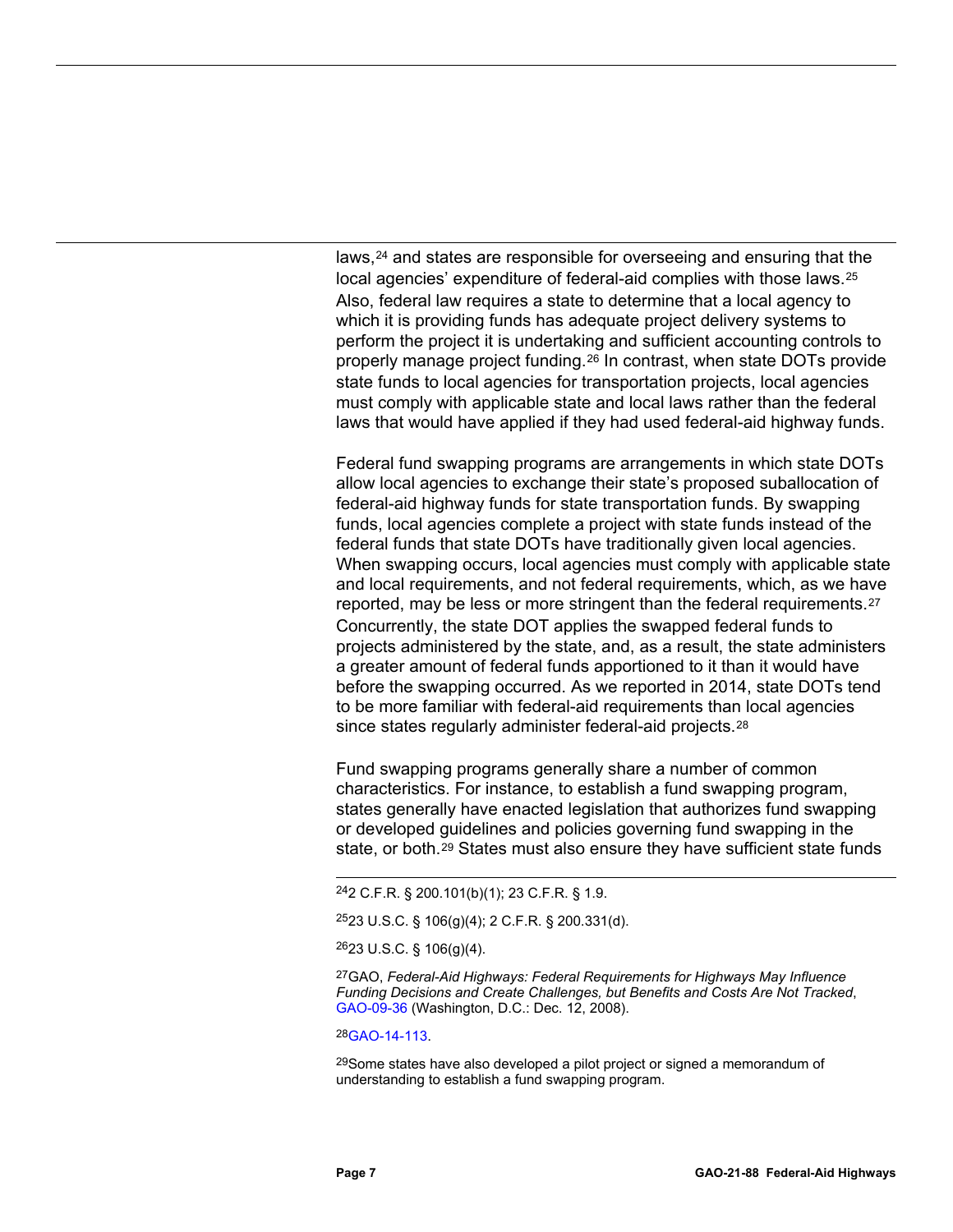to provide local agencies in exchange for the local agency's proposed suballocation of federal-aid. Many states have large state-funded highway programs that provide sufficient funds for swapping. [30](#page-11-0) Additionally, states generally establish an exchange rate to swap state funds with federal funds. For example, some states provide local agencies 90 cents of state funds in exchange for \$1 of federal funds, while others have a dollar-fordollar exchange rate.

According to FHWA, because no federal statute or regulation expressly authorizes or prohibits fund swapping programs, the agency does not play an active role in fund swapping programs or directly oversee these programs.[31](#page-11-1) States determine which projects will be federally financed and must include this information in their STIPs because only the projects in an approved STIP are eligible for federal-aid highway funding.[32](#page-11-2) After a state's STIP is approved, the state submits the plans and cost estimates for projects from the STIP to FHWA for its formal approval of federal-aid highway funding. FHWA then executes a project agreement with the state that constitutes its legal obligation to pay the state for the federal share of the approved project's cost.[33](#page-11-3) FHWA remains accountable for ensuring that the federal-aid highway program is efficient and effective, and administered consistent with applicable statutes, regulations, and policies.

<span id="page-11-2"></span>3223 U.S.C. § 145(a); 23 C.F.R. §§ 450.218(i)(3), 450.222(a).

<span id="page-11-3"></span>3323 U.S.C. § 106(a) (b).

<span id="page-11-0"></span> $30$ According to FHWA, in 2013, the latest year for which data are available, the federal government funded 45 percent of highway capital expenses, and the remainder was funded through state and local sources.

<span id="page-11-1"></span><sup>31</sup>There is pending legislation that would authorize states to implement fund swapping programs, provided that they have state laws comparable to the Davis-Bacon Act and federal Buy America requirements and that those comparable state laws apply to the projects that would have been federally funded if not for the fund exchange. H.R. 2, 116th Cong. § 1106(b) (2020). Furthermore, the bill would require the U.S. DOT to publish on its website the amount and type of program funds swapped each year. *Id.* § 1106(a).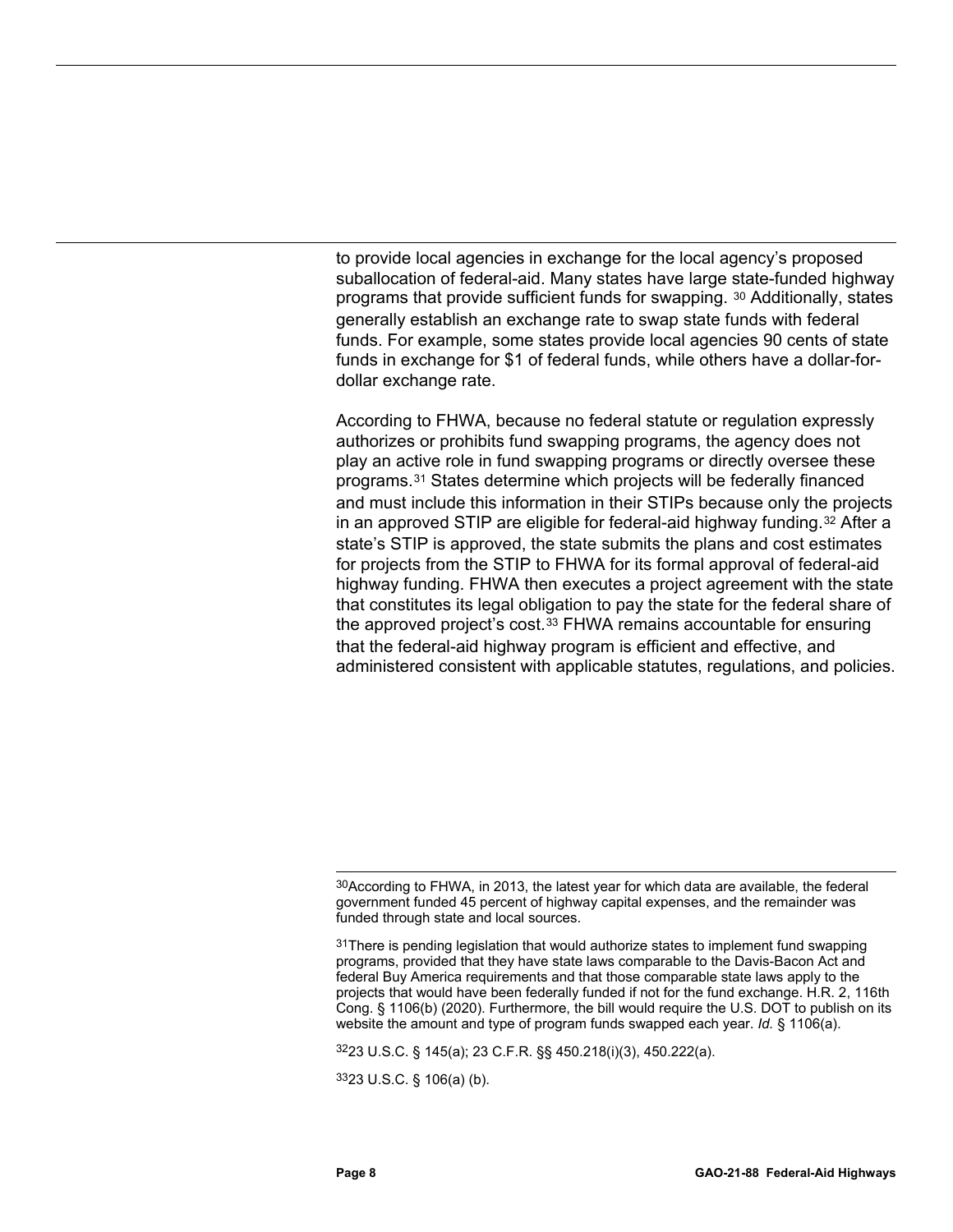<span id="page-12-0"></span>

| Since 2016, Fifteen<br><b>States Reported They</b><br>Swapped a Portion of<br><b>Federal Funds to</b><br><b>Administer Local</b><br>Road and Bridge<br><b>Projects</b> | From 2016 through 2020, 15 states reported they swapped federal-aid<br>highway and state transportation funds. In 2019, the amounts of federal<br>funds the state reported swapping for state funds to be given to local<br>agencies ranged from about \$4.5 million to about \$97 million. <sup>34</sup> Officials<br>from five state DOTs told us that individually they swapped about the<br>same amount of federal funds annually. However, officials from four state<br>DOTs said their swapped amounts varied from year to year. <sup>35</sup> For<br>example, officials from Indiana DOT told us that while they swapped<br>funds in 2016, for two consecutive years after that, they did not swap at<br>all, because sufficient state funds were not available. Also, officials from<br>Connecticut said they swap about \$45 million to \$74 million in federal<br>funds annually. <sup>36</sup> Swapped federal funds constituted a relatively small<br>percentage of a state's total federal-aid apportionment in 2019, ranging<br>from less than one percent to about 12 percent, according to state DOT<br>officials and FHWA data. However, one state, lowa, swapped about 18<br>percent (or about \$97 million) of its federal-aid funds in 2019, its first year<br>of swapping. This is about 50 percent more than the next closest state,<br>Connecticut, which swapped about 12 percent of its federal-aid funds<br>(about \$64 million) in 2019. $37$ See figure 1. |
|------------------------------------------------------------------------------------------------------------------------------------------------------------------------|----------------------------------------------------------------------------------------------------------------------------------------------------------------------------------------------------------------------------------------------------------------------------------------------------------------------------------------------------------------------------------------------------------------------------------------------------------------------------------------------------------------------------------------------------------------------------------------------------------------------------------------------------------------------------------------------------------------------------------------------------------------------------------------------------------------------------------------------------------------------------------------------------------------------------------------------------------------------------------------------------------------------------------------------------------------------------------------------------------------------------------------------------------------------------------------------------------------------------------------------------------------------------------------------------------------------------------------------------------------------------------------------------------------------------------------------------------------------------------------|
|------------------------------------------------------------------------------------------------------------------------------------------------------------------------|----------------------------------------------------------------------------------------------------------------------------------------------------------------------------------------------------------------------------------------------------------------------------------------------------------------------------------------------------------------------------------------------------------------------------------------------------------------------------------------------------------------------------------------------------------------------------------------------------------------------------------------------------------------------------------------------------------------------------------------------------------------------------------------------------------------------------------------------------------------------------------------------------------------------------------------------------------------------------------------------------------------------------------------------------------------------------------------------------------------------------------------------------------------------------------------------------------------------------------------------------------------------------------------------------------------------------------------------------------------------------------------------------------------------------------------------------------------------------------------|

<span id="page-12-3"></span>36Connecticut DOT officials said they attempt to make swapped amounts equal to federal funds suballocated to urbanized areas with population over 200,000 and areas with population of 5,001 to 200,000.

<span id="page-12-4"></span> $37$ We present 2019 data (see exceptions in the note to figure 1 below) as it was the most recent data available when we began interviewing some state DOT officials.

<span id="page-12-1"></span> <sup>34</sup>The figures listed are the federal funds that state DOTs swapped from local agencies. Unless there is a dollar for dollar exchange rate with the local agency, the federal dollar amount that state DOTs received will be higher than the state dollar amount that local agencies received in exchange.

<span id="page-12-2"></span><sup>35</sup>The other six state DOTs reported differing experiences. One state DOT began swapping funds in 2016 for 14 projects under a pilot program; a second state DOT ended its fund swapping program in 2018 after swapping funds for 1 year; a third state DOT has two fund swapping programs—swapping the same average amount of federal funds annually in one program and swapping varying amounts annually in the other program; a fourth state DOT began swapping funds in 2019 but says it intends to swap about \$125 million in federal funds annually; a fifth state DOT began swapping in the first quarter of 2020 but says it intends to swap about \$35.7 million annually. We were unable to confirm whether one state DOT's annual amount swapped was about the same each year or varied.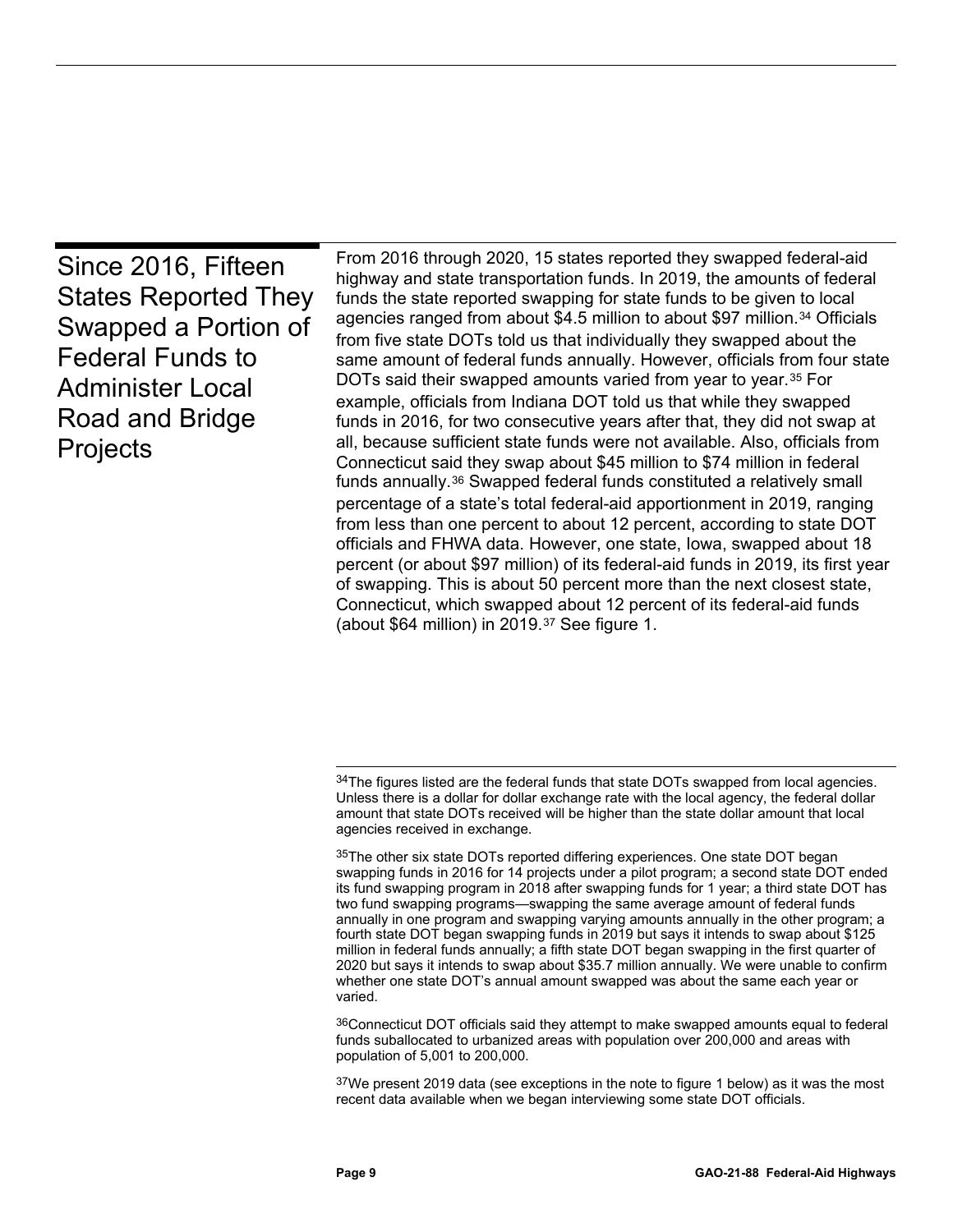

#### <span id="page-13-0"></span>**Figure 1: Percentage of States' Reported Federal-aid Highway Funds Swapped for State Transportation Funds**

Source: GAO analysis of information from state DOT officials and FHWA data. | GAO-21-88

Note: The data presented are for 2019, except for Alabama, Colorado, New Jersey, and Wisconsin where we are presenting the most recent data these state DOT officials had available.

Of the 15 states that swapped federal funds over the past 5 years, officials in two states, New Jersey and Wisconsin, told us that they ended their fund swapping programs in 2018.[38](#page-13-1) Additionally, 37 states reported that they do not currently have a fund swapping program; however, seven of those states responded that they were or may be interested in establishing one.<sup>[39](#page-13-2)</sup>

#### <span id="page-13-2"></span><span id="page-13-1"></span>Each of the 15 States Swapped STBG Funds

The primary source of federal funds used in state fund swapping programs is the portion of each state's STBG program funds that must be suballocated to areas of a state based on population. Officials from each of the 15 state DOTs that swapped funds said that they swapped STBG

38New Jersey state DOT officials said the reasons they ended their swap program included insufficient funds and lack of projects. Wisconsin state DOT officials said they ended their swap programs because the state's authorizing legislation ended.

 $39$ The total number of states is 52 because New Jersey and Wisconsin are included among the 15 states that have swapped in the past 5 years and the 37 that currently do not swap.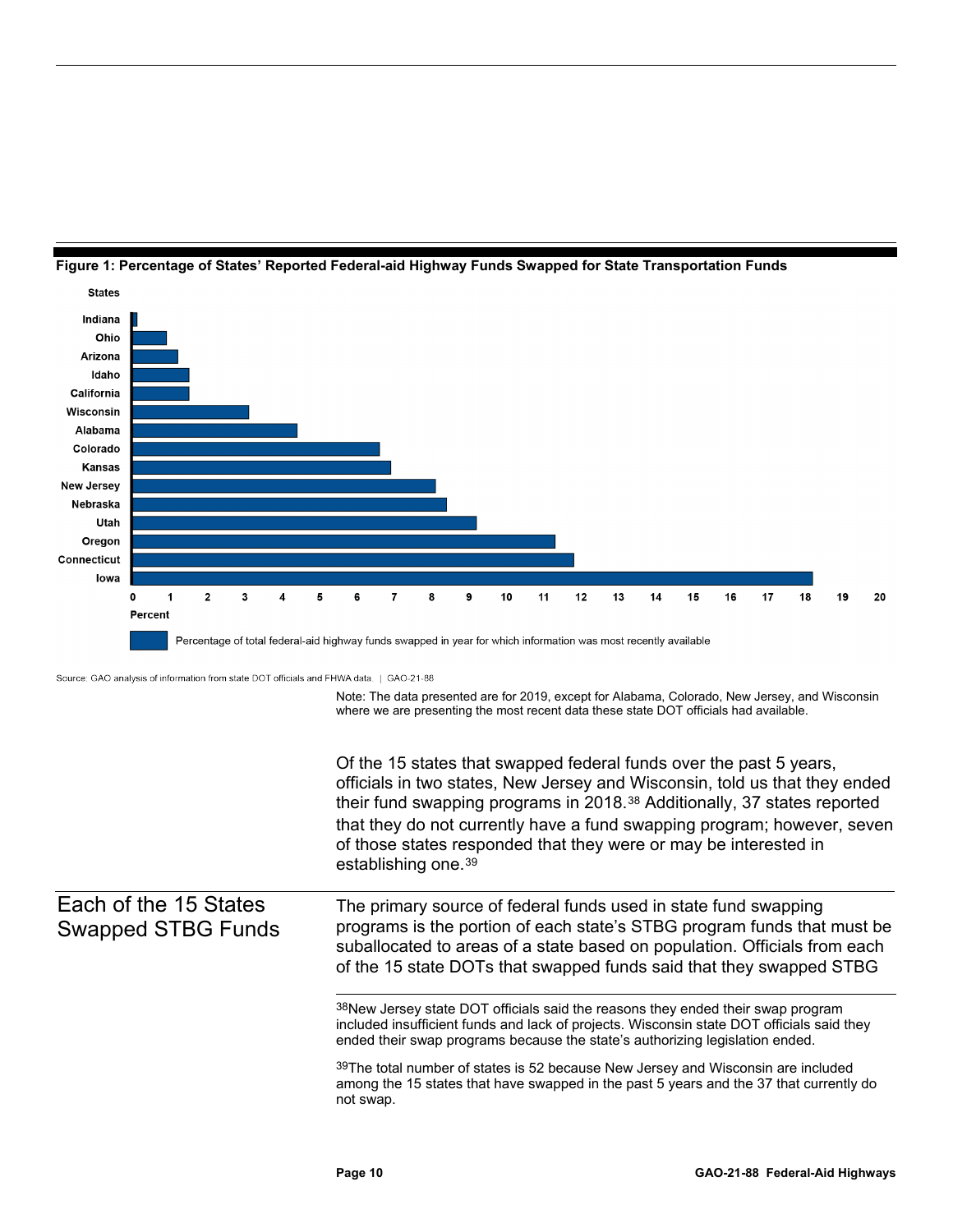funds. Nine of the 15 states swapped STBG suballocated funds, three states swapped STBG discretionary funds, and three states swapped both, according to state DOT officials we interviewed. In addition to swapping STBG funds, officials from four state DOTs said they also swapped federal funds in three of the four other core highway programs. One state, Oregon, swapped funds using funding from four of the five federal-aid highway core programs and was the only state to swap funds in as many core programs. An Oregon DOT official told us that they swap funds from four federal-aid highway funding programs because having local agencies develop projects with state instead of federal funds reduces the amount of state resources needed for oversight. Figure 2 shows the federal-aid highway funding categories involved in the 15 state DOTs fund swapping programs.

<span id="page-14-0"></span>**Figure 2: Federal-aid Highway Program Funds that Have Been Swapped for State Department of Transportation (DOT) Funds**



Source: GAO analysis of information from state DOT officials. | GAO-21-88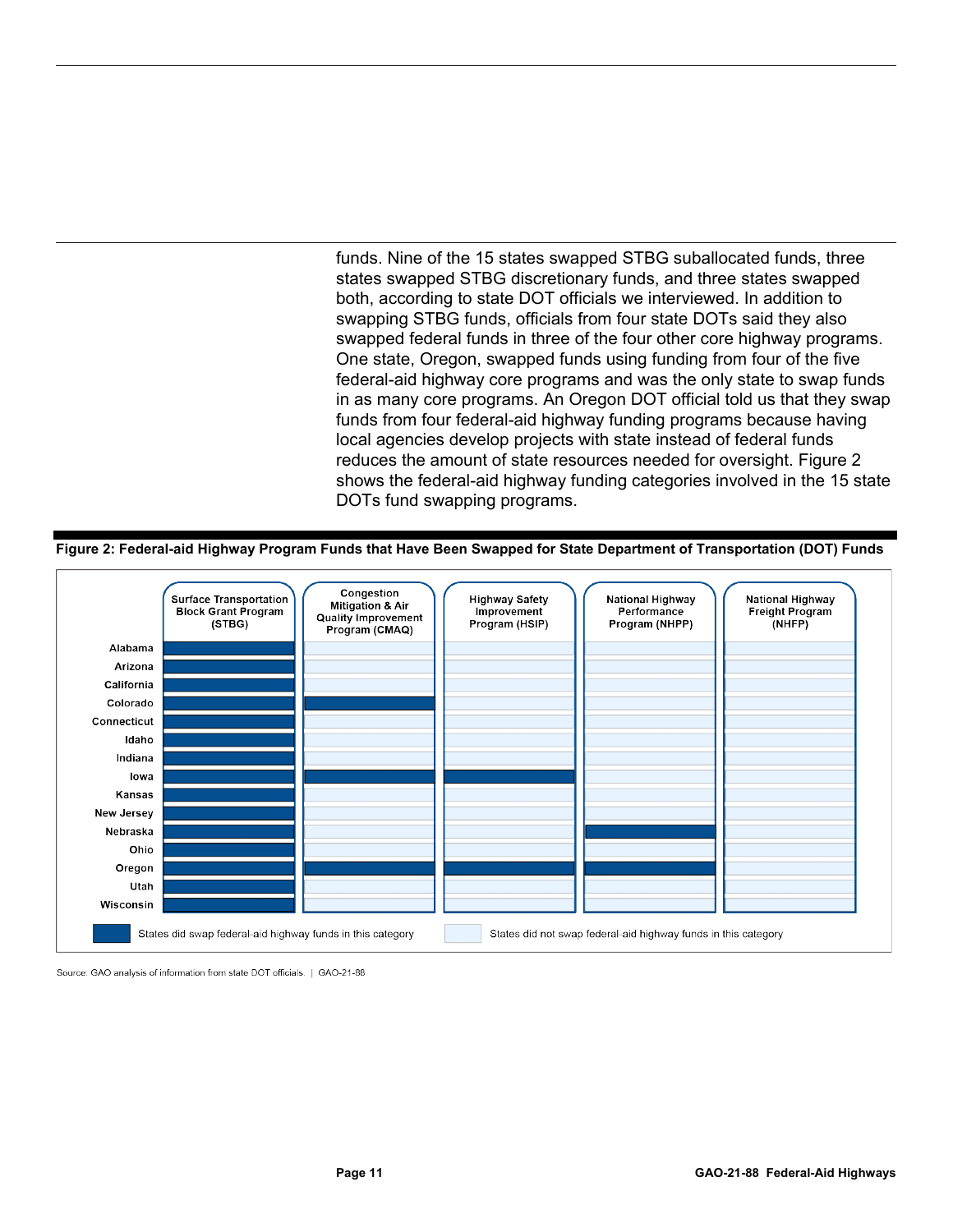### Local Agencies Used Swapped Funds to Primarily Develop Road and Bridge Projects in Rural Areas

According to state DOT officials and documentation, local agencies primarily chose to administer road and bridge projects with swapped funds. According to officials and documentation, about half of the 15 state DOTs, local agencies used swapped state funds to develop some combination of road and bridge projects, while officials for the remaining state DOTs said local agencies used swapped funds to develop other projects in addition to road and bridge projects.

Local agencies that used swapped state funds undertook roads and bridge projects such as road resurfacing and maintenance or bridge rehabilitation. For example, DOT officials in one state said local agency officials used swapped funds on bridge projects because many bridges on the local system needed replacement or rehabilitation. The officials in this state explained that using swapped state funds enables them to more easily develop the bridge projects because state requirements apply, which officials thought were less stringent than federal requirements. Among the states where local agencies developed other types of projects, an official in one state told us that in addition to including road and bridge projects, local agencies developed Americans with Disabilities Actcompliant projects and projects for signage and lighting. Another state DOT's official also mentioned road maintenance projects. Other less common project types that local agencies developed with swapped state funds included bike lanes, pedestrian crosswalks, and sidewalks, according to some state DOT officials.

According to about half of the state DOT officials we interviewed, local agencies tended to use swapped state funds to develop projects in rural areas. Officials from one state DOT explained that its fund swapping program is limited to counties, and 92 percent of the state's county roads are located in rural areas. Another local agency official told us that most swapping occurs in rural areas because these projects are smaller and less complex, and that developing them in conformance with federal requirements would unnecessarily increase their cost. While about half of officials cited projects in rural areas, some state DOT officials told us that local agencies developed projects in both urban and rural areas, or in urban areas only.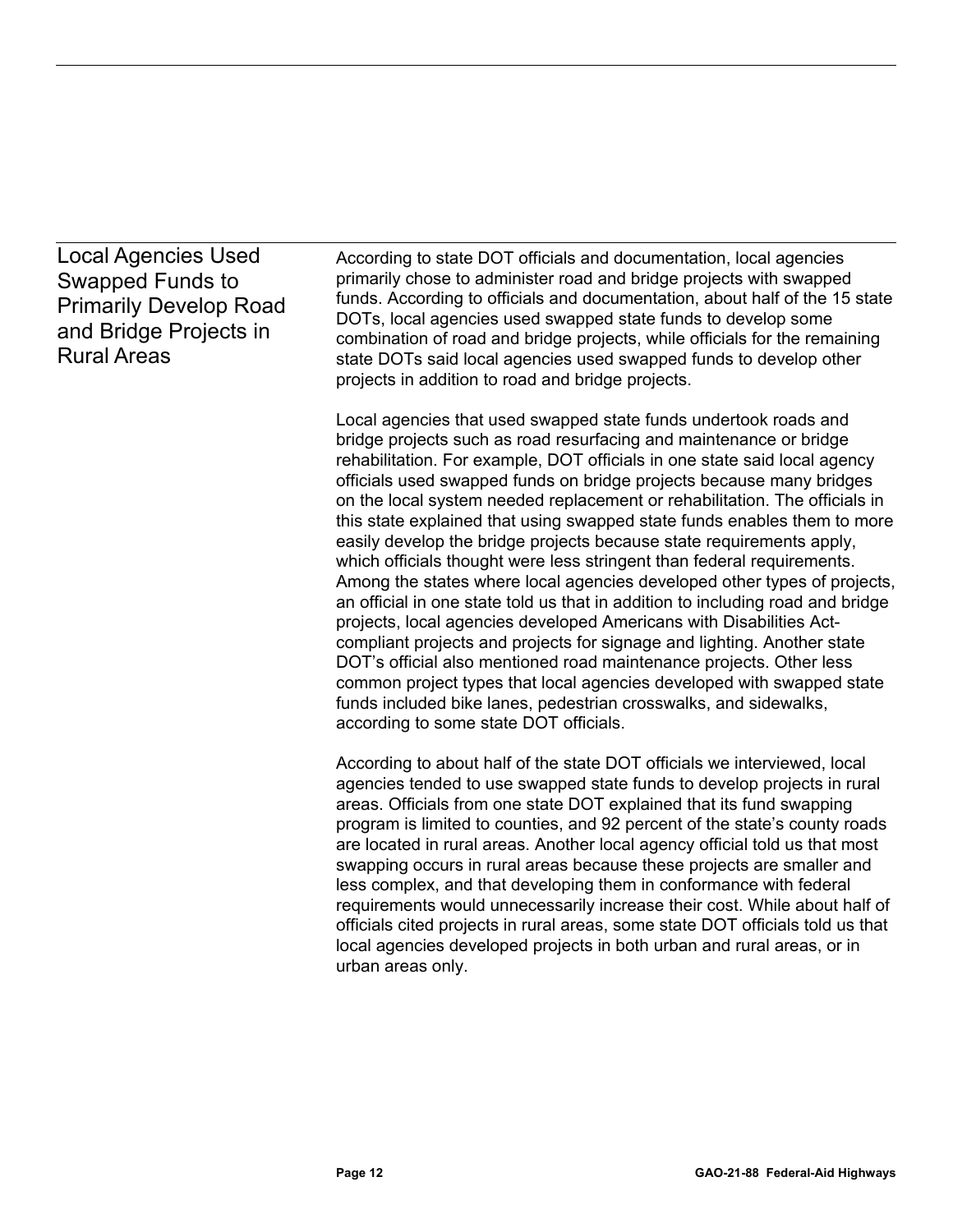<span id="page-16-0"></span>

| <b>State DOTs and Local</b><br><b>Agencies Cited</b><br><b>Flexibility and Other</b><br><b>Anticipated Benefits</b><br>and Obstacles such<br>as Lack of Funding<br>As Influencing Their<br><b>Participation in Fund</b><br>Swapping | Officials GAO interviewed from state DOTs and selected local agencies<br>said that they choose to participate in fund swapping because it reduces<br>the risk that local agencies will not comply with federal requirements,<br>increases project flexibility and control for local agencies, and may result<br>in project delivery time and cost savings. The obstacles officials cited to<br>participating in fund swapping included a lack of sufficient state funds to<br>swap with local agencies, as well as the absence of state law authorizing<br>fund swapping.                                                                                                                                     |
|-------------------------------------------------------------------------------------------------------------------------------------------------------------------------------------------------------------------------------------|---------------------------------------------------------------------------------------------------------------------------------------------------------------------------------------------------------------------------------------------------------------------------------------------------------------------------------------------------------------------------------------------------------------------------------------------------------------------------------------------------------------------------------------------------------------------------------------------------------------------------------------------------------------------------------------------------------------|
| <b>Officials Cited Mitigating</b><br>Noncompliance Risks,<br><b>Increasing Flexibility for</b><br>Local Agencies, and<br><b>Potential Savings as</b><br><b>Among Anticipated</b><br><b>Benefits</b>                                 | State DOTs and selected local agency officials identified several potential<br>benefits that factored into their decision to establish or participate in a<br>fund swapping program.                                                                                                                                                                                                                                                                                                                                                                                                                                                                                                                          |
| Reduces the Risk of<br>Noncompliance with Federal<br>Requirements                                                                                                                                                                   | According to state and local officials, state DOTs and local agencies may<br>choose to swap funds because swapping has the potential to reduce the<br>risk of noncompliance with federal requirements. When using swapped<br>state funds, local agencies must comply with applicable state and local<br>requirements instead of federal requirements. According to officials from<br>12 of the 15 state DOTs and some of the local agencies we interviewed,<br>local agencies tend to be better equipped to comply with state rather than<br>federal requirements. The local agency officials we interviewed said they<br>find their state's process more streamlined and better suited to local<br>projects. |
|                                                                                                                                                                                                                                     | Moreover, as we previously reported, noncompliance with federal<br>requirements by local agencies is a well-documented risk area. Many<br>local agency officials have experienced challenges administering federal-<br>aid projects and complying with applicable federal requirements. <sup>40</sup> Also,<br>many of the state DOT officials we interviewed said some local agencies<br>have limited resources or expertise with the federal-aid process, which                                                                                                                                                                                                                                             |

<span id="page-16-1"></span>4[0GAO-14-113.](https://www.gao.gov/products/GAO-14-113)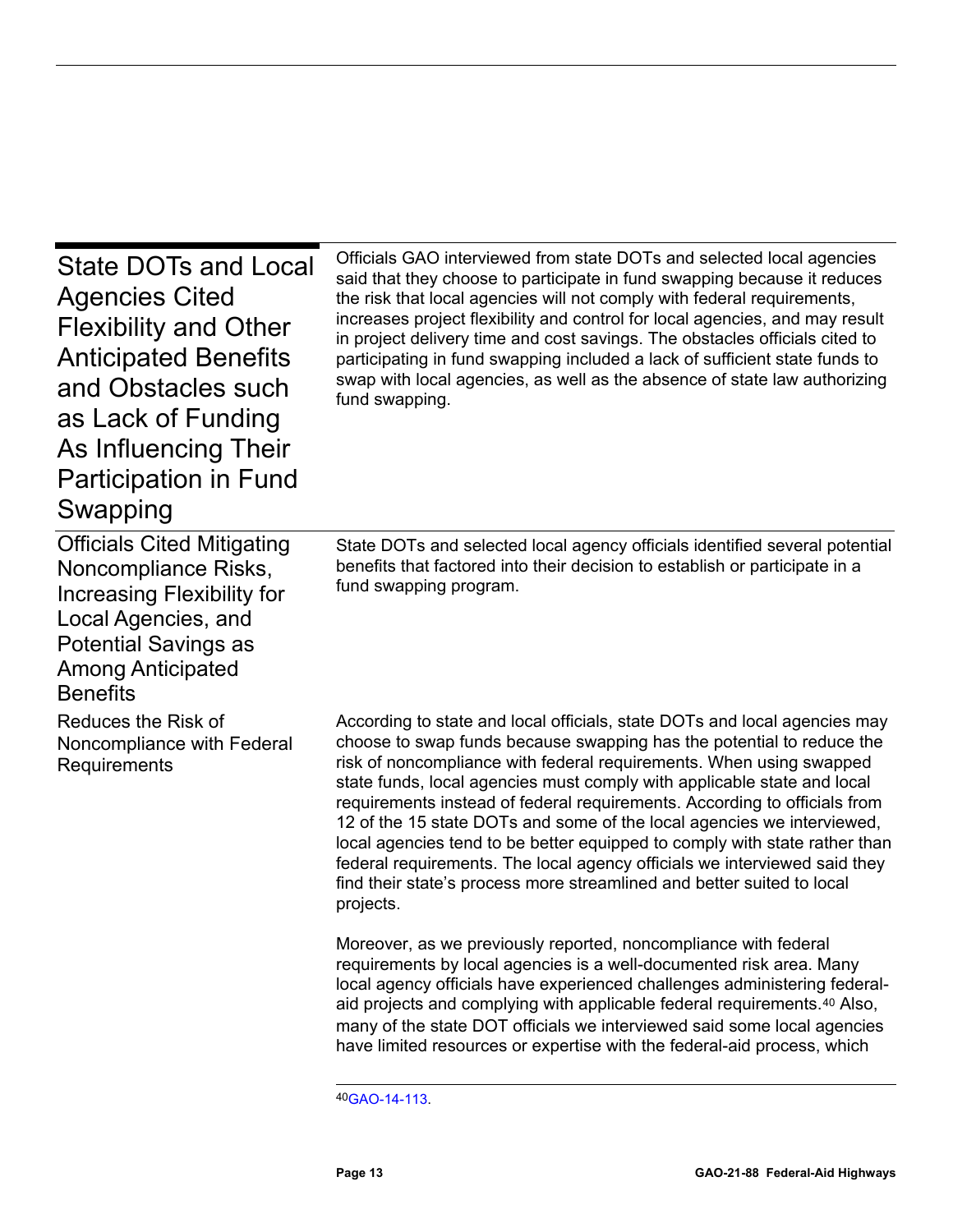can make complying with federal requirements challenging. Officials from two state DOTs added that this was particularly true in rural areas, and, as noted above, many local agencies develop swapped projects in rural areas. Fund swapping concurrently puts more federal-aid in state DOT hands, and officials from most of the state DOTs we interviewed said the state tends to be more familiar with the federal-aid process since they regularly administer federal-aid projects.

#### **Provides Agencies Greater Flexibility and Control over Local Projects**

According to officials from six state DOTs and some local agencies, fund swapping can provide local agencies greater flexibilities in the use of state funds when compared to their use of federal funds. In addition, officials from four state DOTs and some local agencies reported that their state's fund swapping programs better met the local agencies' needs. For example, officials from two state DOTs told us that their fund swapping programs allow local agencies to pursue projects with state funds that they could not otherwise pursue with federal funds due to eligibility requirements. An official from Alabama DOT said the state's fund swapping program expands project eligibility to all county roads classified as minor collectors, which have limited eligibility under the federal STBG program. According to the official, 36 percent of Alabama's county roads eligible for STBG funds are minor collectors and the mileage on these roads is much greater than the percentage of federal-aid allowed to be spent on them. In addition, a few state DOT officials reported their state's fund swapping program allows more local agencies to take advantage of available funding. For example, an official from Idaho DOT said some local agencies may not have the required matching funds to be able to use federal funds, which, as mentioned previously, generally is 20 percent of a project's cost. The official added that fund swapping could fill a gap for local agencies unable to provide the required matching funds to pursue federal-aid projects, since Idaho's swapping program does not require local agencies to provide matching funds to use swapped state funds.[41](#page-17-0)

Officials from several of the local agencies and state DOTs we interviewed also said that swapping funds and the resulting need to follow

<span id="page-17-0"></span> <sup>41</sup>The Idaho Transportation Department prefers to call its program a fund exchange program. As noted previously, we use the terms "fund exchange program" and "fund swap program" interchangeably in this report.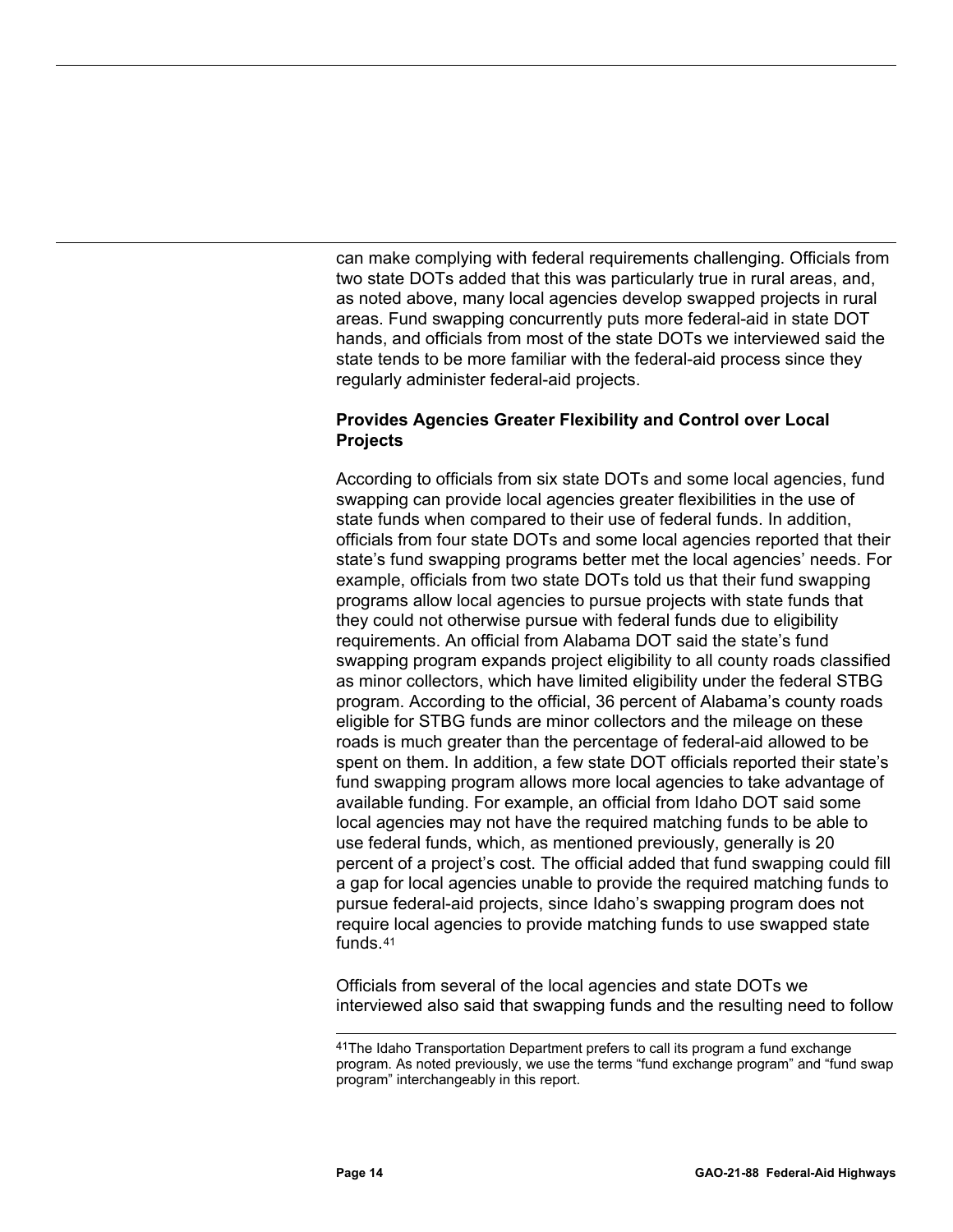state and local requirements instead of federal requirements provides local agencies more control over their projects. For example, several states allow local agencies to preference local contractors when using state funds, which is prohibited when using federal funds.<sup>[42](#page-18-0)</sup> According to an Arizona DOT official, some local agencies requested establishing a fund swapping program so they could hire local contractors and reinvest in their communities. The official added that some local agencies in rural areas also benefit by not paying for state contractors to travel long distances for small projects that local contractors could complete. Additionally, according to a Kansas DOT official, local agencies can design projects better suited to their needs when following state requirements.

However, a local agency may choose not to participate in fund swapping because it prefers to maintain the state's involvement that accompanies the state DOT's oversight over the use of federal-aid, according to a few state DOT officials. Officials from two state DOTs said that some local agencies, such as in smaller communities, may struggle or lack the capacity to complete even state funded projects. For example, an official from Indiana DOT said smaller communities without an engineer on staff might prefer the state DOT to administer the project with federal-aid.

#### **Puts Agencies in Better Position to Save Time and Money on Project Delivery**

Officials from all selected local agencies and 13 of 15 state DOTs we interviewed said a benefit or potential benefit of fund swapping is that local agencies can complete projects in a shorter amount of time. This is in part due to the requirements attached to state funds, which tend to be less stringent than federal requirements, according to most state DOT officials. Some of the local agency officials also said they tend to be more familiar with state requirements and more capable of administering state projects, which they say streamlines the process and helps projects move faster. An official from one local agency we interviewed estimated that swapped projects saved 1 year on average based on early program

<span id="page-18-0"></span><sup>42</sup>Generally, certain services, such as engineering, for a project using federal-aid highway program funds must be procured using the qualification-based selection method described in the Brooks Act, 40 U.S.C. §§ 1101-1104. 23 U.S.C. § 112(b)(2). Under this method, state DOTs are prohibited from considering in-state or local preference when evaluating, ranking, or selecting a firm competing for the contract. 23 C.F.R.  $\S$  172.7(a)(1)(iii)(C).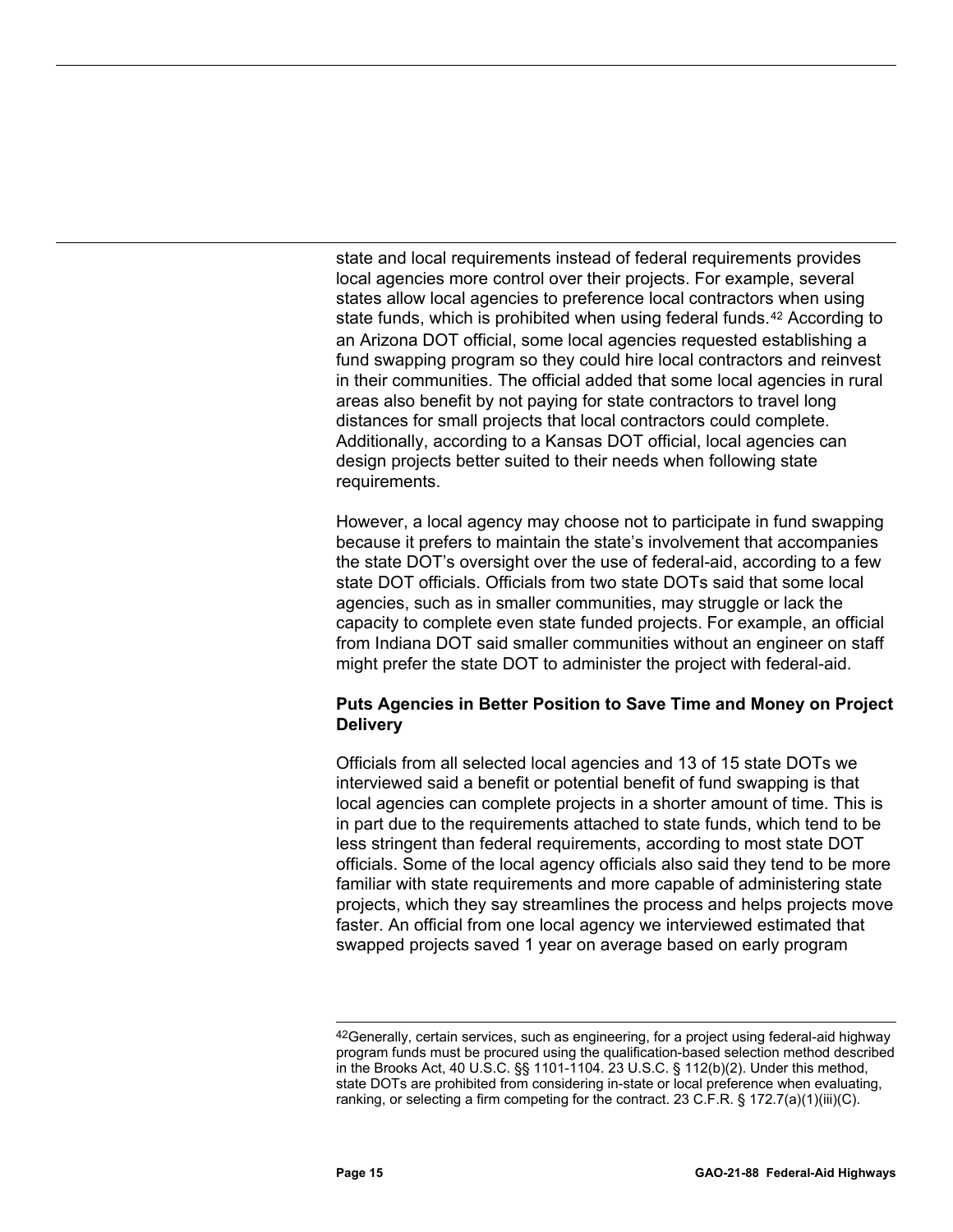analysis, because local agencies have more control over projects when funded with swapped state funds.

In addition to time savings, officials from 10 of the 15 state DOTs interviewed said a potential benefit of fund swapping is that local agencies can experience cost savings on projects funded with swapped funds. For example, one state DOT official said that local agencies could save money because they would not have to hire consultants to prepare formal reviews that would otherwise be needed to comply with certain federal requirements. As we have previously reported, local agency officials have noted that federal-aid projects cost more than comparable locally or state-funded projects due to compliance with federal requirements.[43](#page-19-0) Further, as we have reported, because federal requirements apply to all projects regardless of scope and size—the amount of effort and costs for meeting such requirements for lower-cost projects can be disproportionate to the overall project costs.[44](#page-19-1)

Some state DOT officials reported that since fund swapping creates efficiencies, local agencies may get more value by using state funds rather than federal funds. Even with an exchange rate for swapped funds at less than dollar-for-dollar, officials from five state DOTs said that local agencies can experience cost savings on projects. According to a local agency official speaking through a national association, a \$0.75 on the dollar exchange rate is a good deal in Alabama, because local agencies no longer have to pay additional administrative costs to the state DOT and contractors that they require when local agencies use federal funds.<sup>[45](#page-19-2)</sup>

Most state DOT officials also identified ways in which the state frees up resources by fund swapping. According to most state DOT officials interviewed, fund swapping reduces the amount of state oversight of local agencies, because local agencies are administering fewer federal-aid projects. When local agencies use federal funds, the state DOT is responsible for overseeing those projects and ensuring federal requirements are met, and officials from about half of state DOTs interviewed said this can be a strain on the state's resources. For example, an Iowa DOT official said that prior to fund swapping there

45For example, Alabama DOT requires local agencies pay the state a 13 percent fee to cover costs associated with bid letting when local agencies use federal funds according to a state official.

 <sup>4</sup>[3GAO-14-113.](https://www.gao.gov/products/GAO-14-113)

<span id="page-19-2"></span><span id="page-19-1"></span><span id="page-19-0"></span><sup>4</sup>[4GAO-14-113.](https://www.gao.gov/products/GAO-14-113)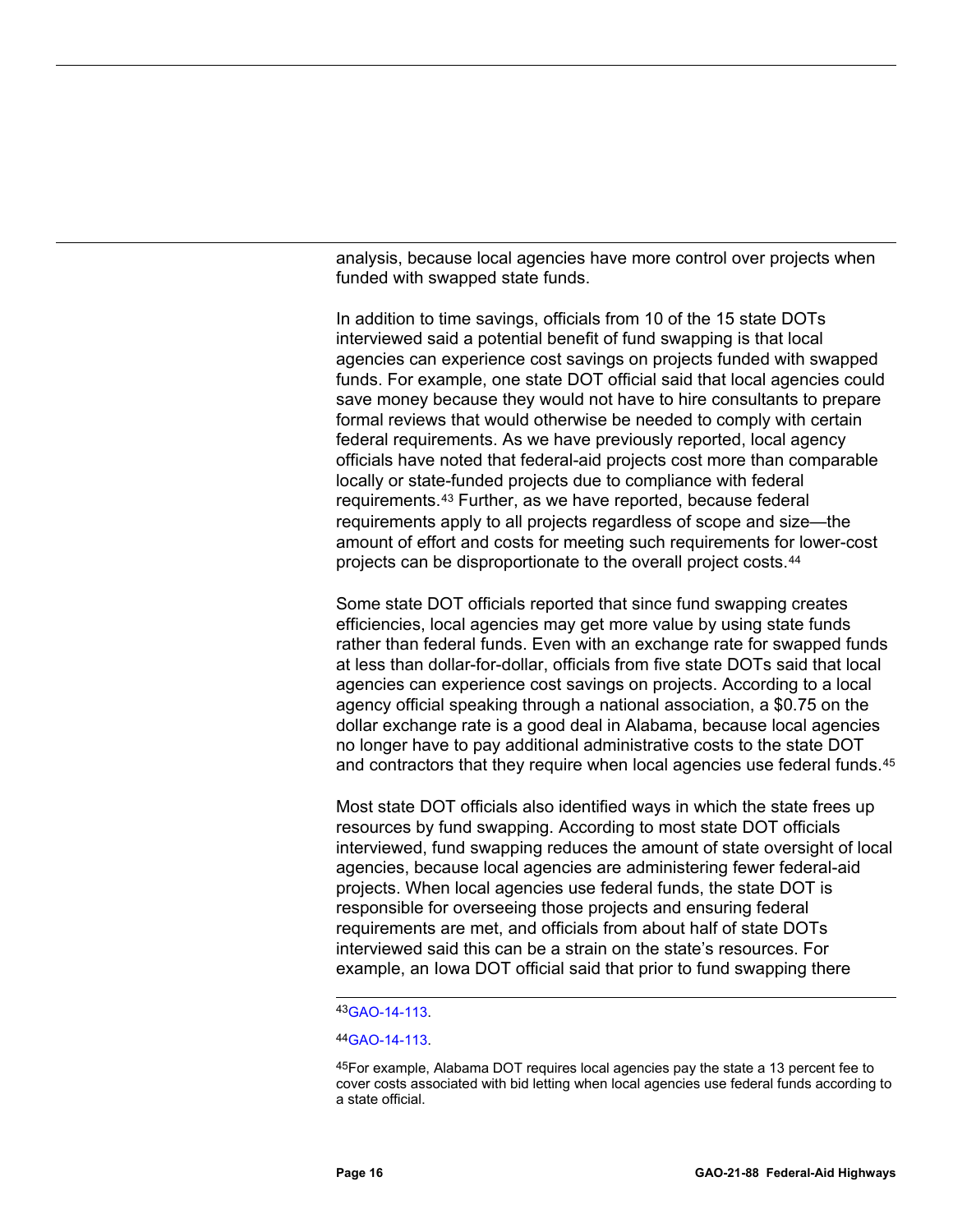|                                                                                                                                                          | might have been as many as 150 locally administered federal-aid projects<br>at one time, which was challenging for the state to oversee. Iowa DOT<br>officials, along with officials from several other state DOTs, reported less<br>involvement by state staff in local projects as a result of fund swapping.<br>An Arizona DOT official added that fund swapping can free up state staff<br>to work on other highway projects.                                                                                                                                                                                                                                                                                                                                                                                                                                                    |
|----------------------------------------------------------------------------------------------------------------------------------------------------------|--------------------------------------------------------------------------------------------------------------------------------------------------------------------------------------------------------------------------------------------------------------------------------------------------------------------------------------------------------------------------------------------------------------------------------------------------------------------------------------------------------------------------------------------------------------------------------------------------------------------------------------------------------------------------------------------------------------------------------------------------------------------------------------------------------------------------------------------------------------------------------------|
| <b>Officials Cited Lack of</b><br><b>Sufficient State Funds and</b><br><b>State Laws Preventing</b><br><b>Fund Swapping as Among</b><br><b>Obstacles</b> | Lack of sufficient state funds was the most frequently reported obstacle to<br>fund swapping. In response to our questionnaire, officials from 10 of the<br>50 state DOTs said that their state did not have sufficient state funds to<br>exchange for local agencies' federal funds. Moreover, some of these<br>officials noted that their state DOT struggled to find enough state funds<br>for the required 20 percent match to accept federal-aid for state<br>administered projects alone. In addition, New Jersey and Michigan ended<br>their fund swapping programs, in part, because they lacked sufficient<br>state funds to swap or there was uncertainty regarding the sufficiency of<br>state funds, according to state DOT officials. And as noted above, Indiana<br>DOT officials reported swapping funds only in years when sufficient state<br>funding is available. |
|                                                                                                                                                          | Officials from eight state DOTs identified state law or budget process as<br>an obstacle to implementing a fund swapping program. For example,<br>Missouri law prohibits the use of state road funds on roads not owned by<br>the state. <sup>46</sup> According to the Missouri DOT, this effectively prohibits fund<br>swapping since local agencies would be using state funds on their own<br>local projects, likely involving non-state owned roads. Several other state<br>DOT officials reported similar restrictions on how state funds may be<br>used. In addition, Washington DOT noted that the state's two-year budget<br>cycle does not allow for the flexibility to swap funds.                                                                                                                                                                                        |
|                                                                                                                                                          | Officials from seven state DOTs characterized features of their<br>transportation programs that would make fund swapping impractical in<br>their state. In Delaware and several other states, state DOT officials told<br>us that local agencies do not regularly receive federal-aid, which would be<br>necessary for fund swapping. According to the North Carolina DOT, the<br>state maintains a vast majority of North Carolina's major roads, so the<br>state DOT administers most of the federal-aid projects. In addition, local<br>agencies in North Carolina are largely responsible for administering<br>federal transportation alternatives funds on bicycle and pedestrian                                                                                                                                                                                               |

<span id="page-20-0"></span> <sup>46</sup>Mo. CONST. art. IV, § 30(b); Mo. ANN. STAT. § 226.220.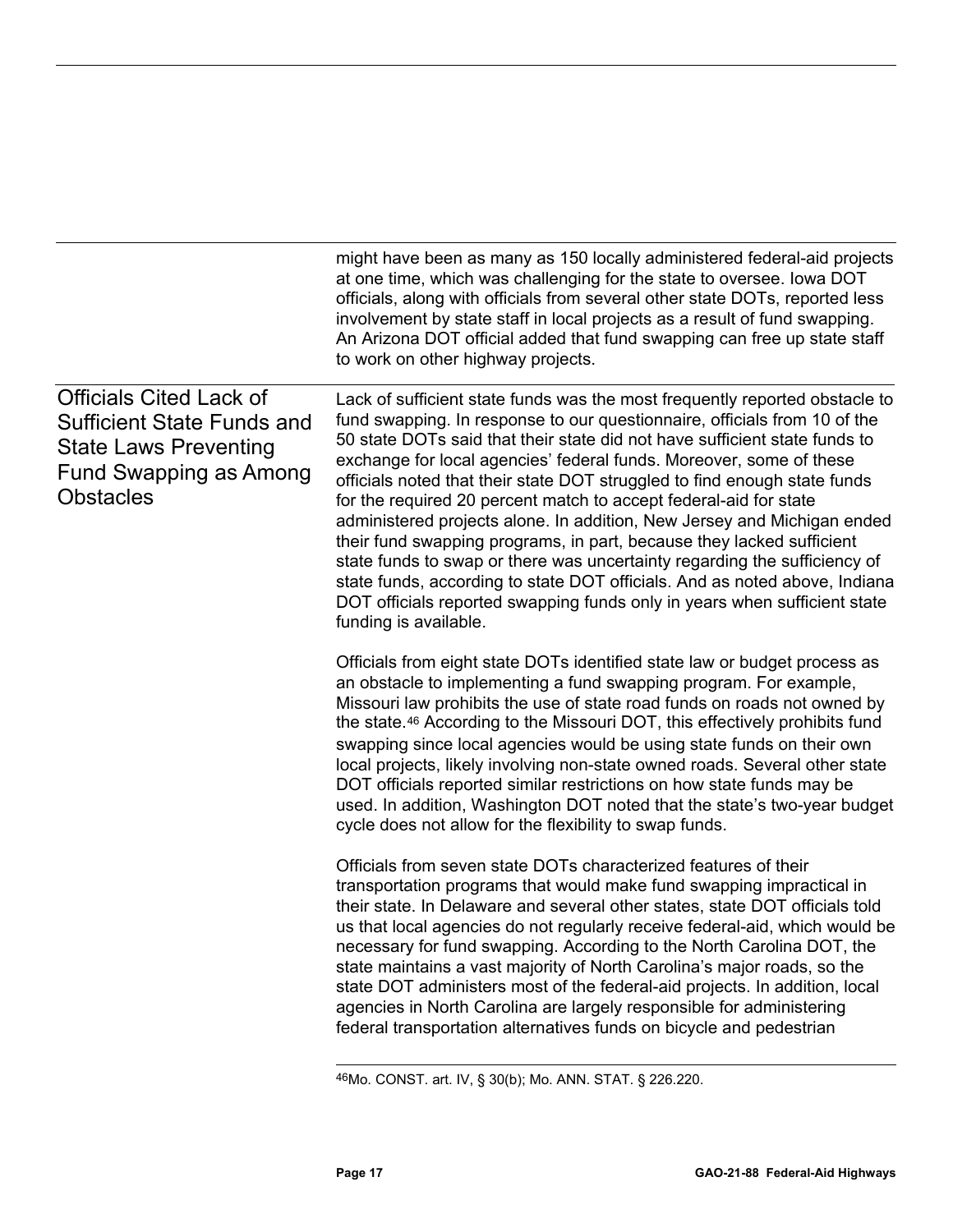<span id="page-21-0"></span>

|                                                                                                                                  | projects; however, North Carolina law prohibits the use of state funds on<br>bicycle and pedestrian projects. <sup>47</sup> For these reasons, according to the<br>North Carolina DOT, fund swapping would be impractical.                                                                                                                                                                                                                                                                                                                                                                                                                                                                                                                                                                                                                                                                                                                                                                                                                                                          |
|----------------------------------------------------------------------------------------------------------------------------------|-------------------------------------------------------------------------------------------------------------------------------------------------------------------------------------------------------------------------------------------------------------------------------------------------------------------------------------------------------------------------------------------------------------------------------------------------------------------------------------------------------------------------------------------------------------------------------------------------------------------------------------------------------------------------------------------------------------------------------------------------------------------------------------------------------------------------------------------------------------------------------------------------------------------------------------------------------------------------------------------------------------------------------------------------------------------------------------|
| Limited Data Exist to<br>Assess the Impacts of<br><b>Fund Swapping and</b><br><b>Officials Had Mixed</b><br>Views on the Impacts | The impact of fund swapping on the payment of prevailing wages and the<br>application of other federal requirements cannot be definitively<br>determined due to limited data availability and for other reasons. As part<br>of measuring the impact of swapping, one might want to compare the<br>number and type of project each of the 15 state DOTs administered with<br>swapped federal dollars to the number and type of projects local agencies<br>administered with swapped state dollars. For example, using fund<br>swapping, a state could initiate additional projects with the federal funds<br>swapped from local agencies, resulting in more projects being subject to<br>federal requirements. Alternatively, a state could be increasing the federal<br>share on the same number of federal-aid projects, which could result in<br>fewer projects being subject to federal requirements.                                                                                                                                                                            |
|                                                                                                                                  | However, data to assess these impacts are limited because officials from<br>the 15 states we interviewed generally do not track which state<br>administered projects were funded with swapped federal funds. <sup>48</sup> For<br>example, officials from most of these states said that within the STBG<br>program, the federal funds swapped by the local agencies are combined<br>by the state DOT with the other federal funds from that same federal-aid<br>highway program. The suballocated STBG funds swapped by local<br>agencies are combined with the other suballocated STBG funds that the<br>state already has and plans to use on state administered projects.<br>According to state DOT officials, the swapped federal funds are not<br>delineated as having been swapped when mixed with the rest of the<br>suballocated STBG funds. Therefore, because of the way state DOT's<br>track these data, it is not possible to know which specific projects were<br>funded either in whole or part with swapped federal dollars versus non-<br>swapped federal dollars. |
|                                                                                                                                  | Moreover, assessing the impacts of fund swapping is further complicated<br>because it is not possible to know if a local agency would have<br>implemented the same number and type of projects with state DOT funds                                                                                                                                                                                                                                                                                                                                                                                                                                                                                                                                                                                                                                                                                                                                                                                                                                                                 |
|                                                                                                                                  | <sup>47</sup> N.C. GEN. STAT. ANN. § 136-189.11(d)(3)(c).                                                                                                                                                                                                                                                                                                                                                                                                                                                                                                                                                                                                                                                                                                                                                                                                                                                                                                                                                                                                                           |
|                                                                                                                                  | 48Officials from two states said they could track at least some of the federal-aid swapped                                                                                                                                                                                                                                                                                                                                                                                                                                                                                                                                                                                                                                                                                                                                                                                                                                                                                                                                                                                          |

<span id="page-21-2"></span><span id="page-21-1"></span>back to the state from the local agencies. However, an official from Connecticut said that one project may receive federal-aid from several federal aid programs over multiple fiscal years, making it challenging to isolate and assess the impact associated with the swapped federal funds.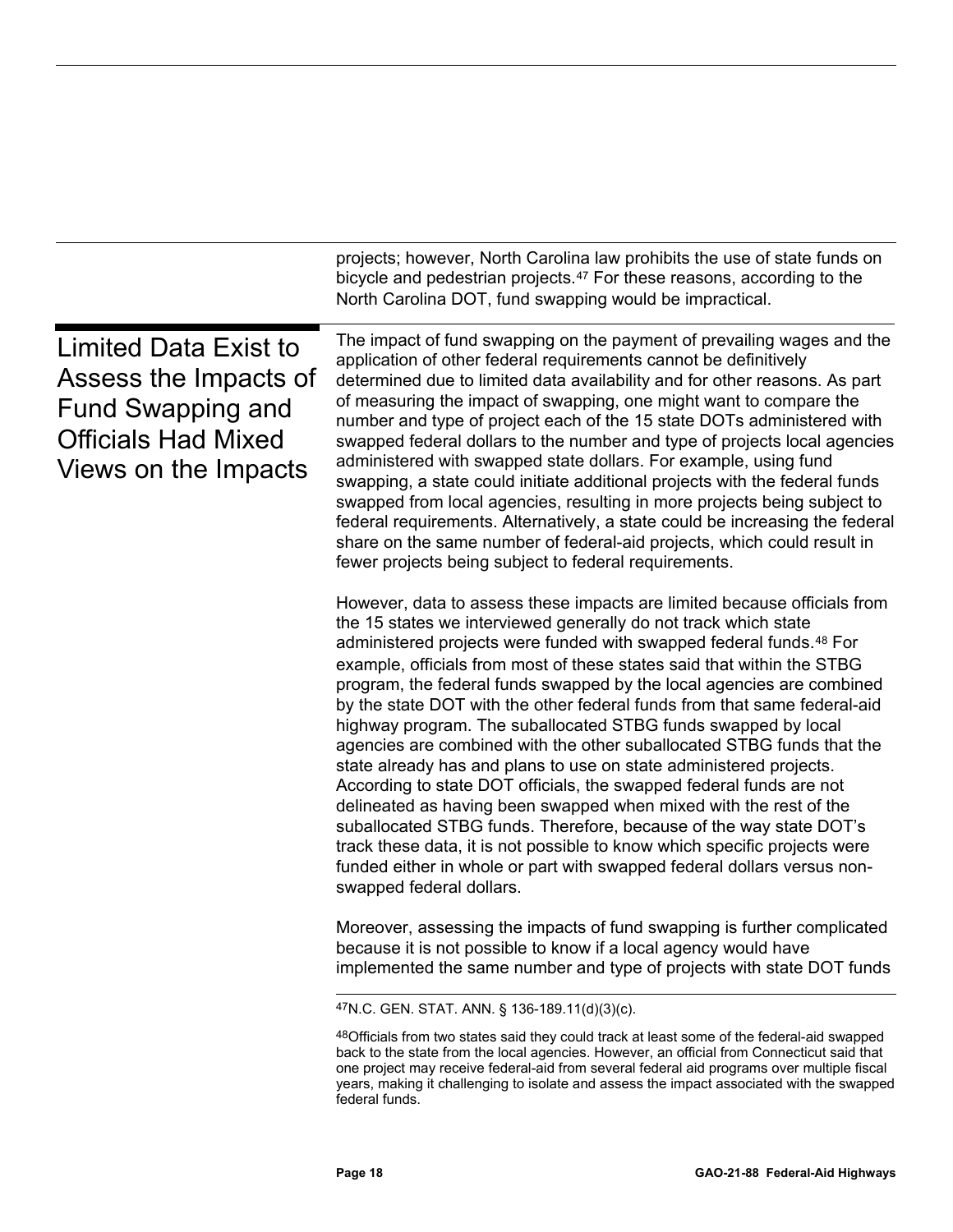that it implemented with federal-aid funds. For example, two local agencies said the benefit of swapping was the increased flexibility to do projects that may not be eligible for federal-aid, so local agencies may be developing different projects with swapped state funds than they might have done with federal funds. Consequently, it is not possible to determine whether and to what extent any potential impacts would have occurred in the absence of swapping.

Without the information discussed above, it is not possible to compare the number of projects in a given state subject to federal requirements with and without swapping. Thus, the impact of swapping on project delivery, as well as the number of projects subject to federal requirements, such as the Davis-Bacon Act and the Buy America requirement, cannot be definitively determined. Even if such data were available, an analysis comparing the number of projects in a given state subject to federal requirements with and without swapping is difficult because one project might receive federal-aid from several federal-aid programs over multiple fiscal years, making it challenging to isolate and assess the impact associated with the swapped federal funds, even within one project. Moreover, about half the states engaging in fund swapping do so with less than 6 percent of their federal-aid funds, which may limit the extent of potential impacts such an analysis might find.

However, the federal-aid highway program requirements suggest the following:

- First, the same amount of federal-aid highway funds the expenditure of which is subject to federal requirements and is made available to the state by law — should be expended statewide with fund swapping as would be expended without swapping. Further, according to state DOT officials in states with fund swapping programs, they ensure that federal funds are expended in compliance with federal requirements.
- Second, even with fund swapping, the amount of suballocated STBG funds in areas with populations exceeding 200,000 (TMAs) should remain the same. This is because, according to STBG program requirements, each TMA should have its formula amount of the TMA suballocation expended within it. Officials we interviewed from the Kansas DOT said that they do not swap TMA funds for that reason.
- Third, for areas with a population of 200,000 or less, fund swapping could increase or decrease the amount of suballocated STBG funds expended in a given area. This is because for these non-TMA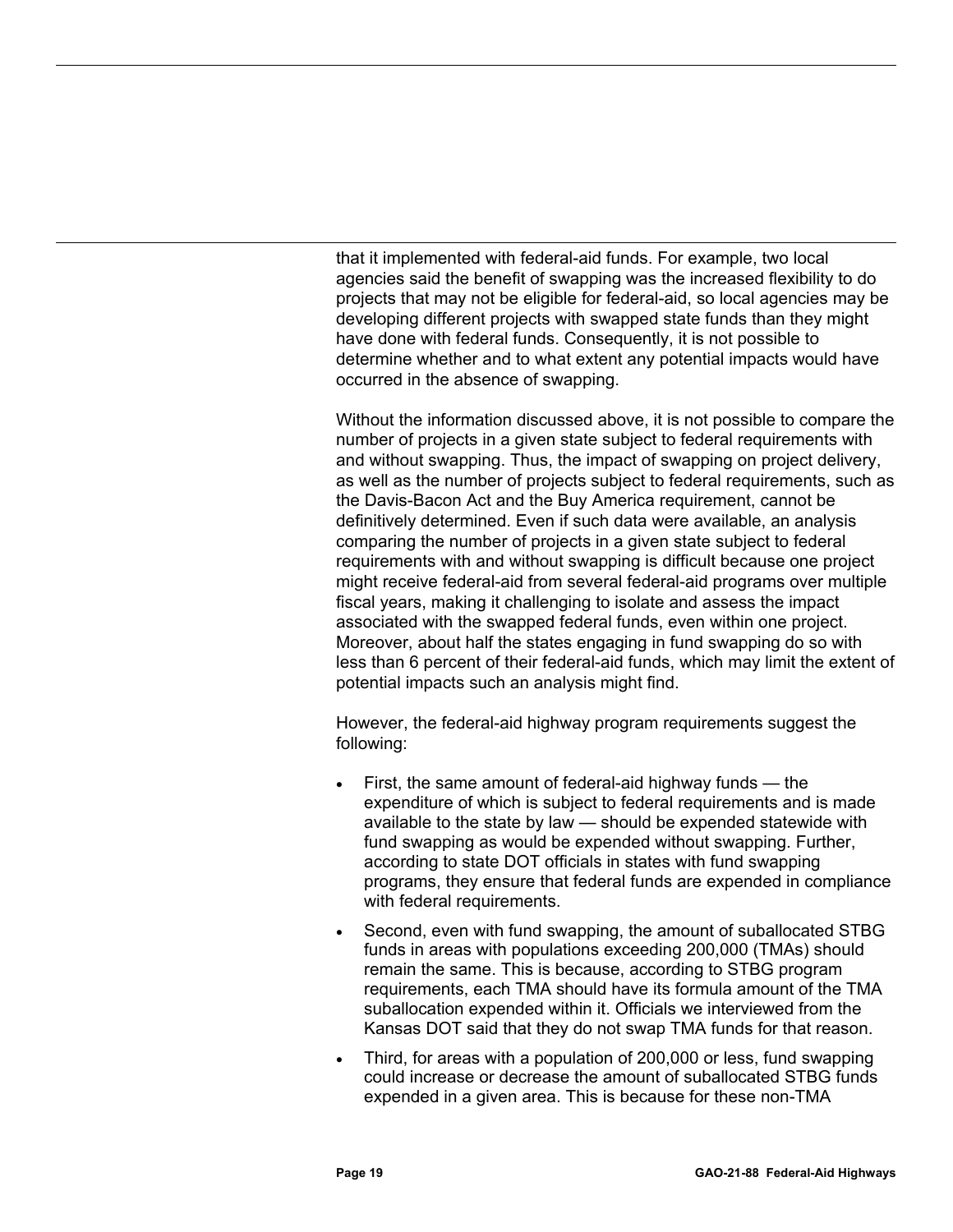population categories, federal law requires that those STBG suballocated funds be expended in each population category, not in all areas or individual local agencies in that category. Thus, for example, if a local agency swaps some of its federal funds, the state may choose to spend the federal-aid on a project in another area of the state in the same population category. Should a state make this decision, fewer projects in the original local area may be subject to the federal prevailing wage and other federal requirements, depending on what state laws are applicable in that state. In contrast, the area that received the swapped funds would experience an increase in the number of projects subject to these requirements.

We attempted to collect data from the 15 state DOTs to determine what is known about the impact fund swapping has on project delivery, the use of local contractors, and wages. However, no state DOT we contacted collected this type of information. In the absence of available data, state DOT officials offered mixed opinions on the impact of swapping in their states. For example, state DOT officials were split in their opinions about the impact of swapping on the number of projects subject to federal requirements. Officials from five state DOTs that engage in fund swapping stated they believed that swapping did not reduce the number of projects subject to federal requirements, while officials in five states thought it did. Officials in five states said they did not know. The state DOT officials that thought that swapping might reduce the number of projects subject to federal requirements explained that projects funded with swapped state dollars tend to be smaller and more numerous, whereas the federally funded projects tended to be larger and fewer. Further, officials from the state DOT in Utah said that when they engage in swapping, they do so to consolidate federal funds on existing federalaid projects. They noted they would not initiate a swap that would put federal funds on a project that was not already planning to use them, which could potentially result in fewer projects in Utah subject to federal requirements.

Most, but not all, state officials stated that the impact on prevailing wages is minimal. Just under half of the states that swap funds told us that they have a state prevailing wage laws, applicable to non-federally funded projects.[49](#page-23-0) Officials in four states that told us they do not have state

<span id="page-23-0"></span> <sup>49</sup>State prevailing wage laws vary, according to the U.S. Department of Labor. For example, one state DOT official said the locally prevailing wages determined under the law of its state was higher than the locally prevailing wages determined under the Davis-Bacon Act.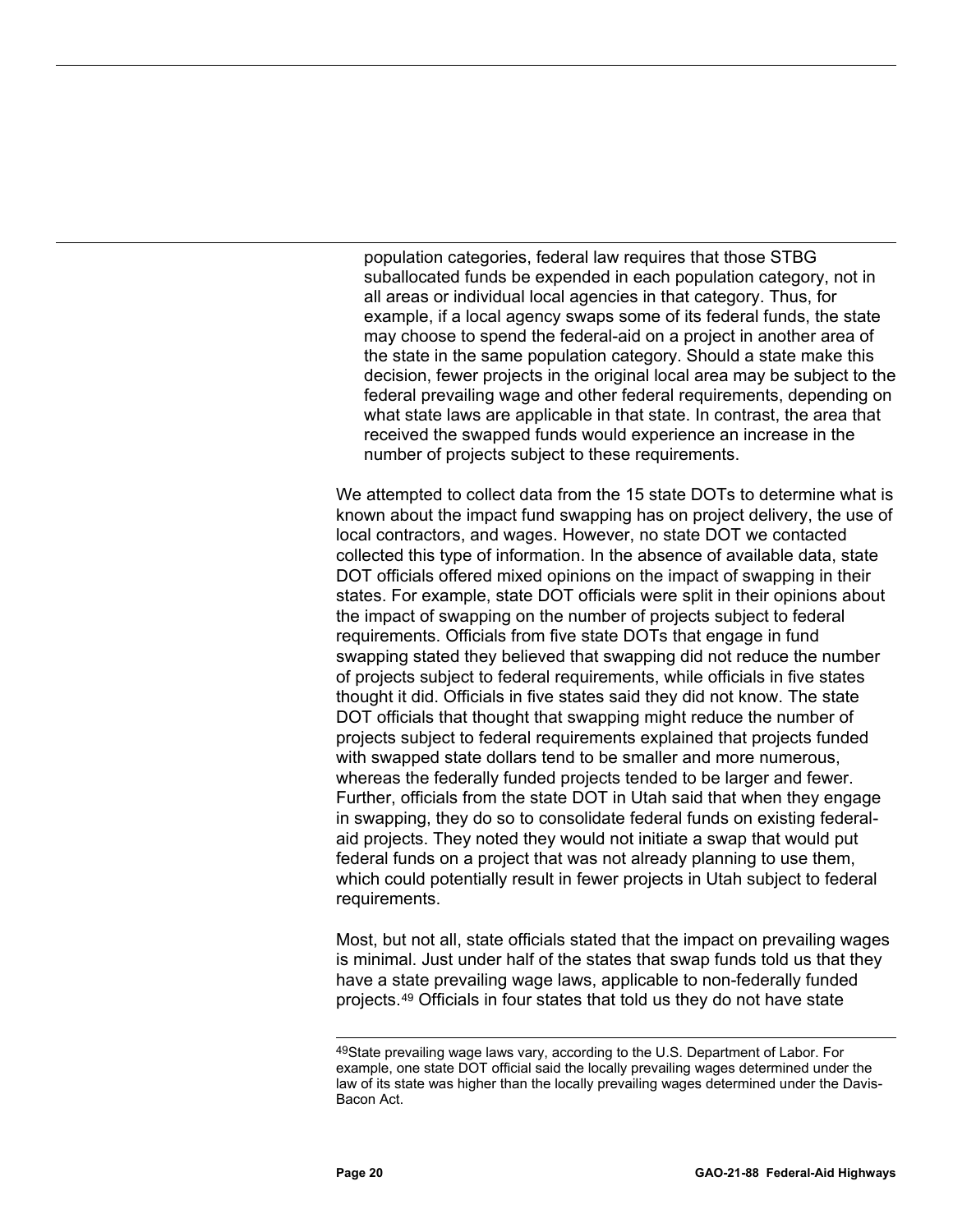<span id="page-24-2"></span><span id="page-24-1"></span><span id="page-24-0"></span>

|                        | prevailing wage laws said that the wages paid on their state-funded<br>swapped projects were not impacted by the lack of federal prevailing<br>wage requirements under the Davis-Bacon Act. Officials from two of<br>these four states elaborated that they paid local wages in line with the<br>federal prevailing wages because of economic conditions in their states.<br>However, officials from two other states said that because the state did<br>not have a prevailing wage law that applied in absence of the Davis-<br>Bacon Act, it potentially lowered the cost because contractors and local<br>agencies could pay on-site workers' wages lower than the federal<br>prevailing wage, particularly in rural areas. An organization representing<br>labor groups in lowa similarly said that swapping in states that do not<br>have a prevailing wage law may result in lower wages paid to workers.                                                                                                                                                                                                                                                                                                                                                                                                             |
|------------------------|-----------------------------------------------------------------------------------------------------------------------------------------------------------------------------------------------------------------------------------------------------------------------------------------------------------------------------------------------------------------------------------------------------------------------------------------------------------------------------------------------------------------------------------------------------------------------------------------------------------------------------------------------------------------------------------------------------------------------------------------------------------------------------------------------------------------------------------------------------------------------------------------------------------------------------------------------------------------------------------------------------------------------------------------------------------------------------------------------------------------------------------------------------------------------------------------------------------------------------------------------------------------------------------------------------------------------------|
|                        | State DOT officials said that the potential impact of swapping programs<br>on other federal requirements varied depending on what requirements<br>each state had in place. Officials from a few states, for example, stated<br>that they have laws similar to federal requirements such as Buy America,<br>while officials from a few other states said they do not. Ohio state DOT<br>officials said that their state has a law similar to Buy America. <sup>50</sup> Opinions<br>on swapping programs' potential impact on federal Disadvantaged<br>Business Enterprise (DBE) program requirements similarly varied. In<br>Connecticut, state DOT officials said that the state has a similar small<br>business enterprise rule, which local agencies are required to follow when<br>implementing a state-funded transportation project. <sup>51</sup> Connecticut officials<br>said that the state law may increase opportunity for these businesses.<br>Officials from Utah DOT said that the state does not have requirements<br>similar to those under the federal DBE program. They also said they were<br>not aware of how, if at all, using swapped state funds may have affected<br>the project participation of small businesses owned and controlled by<br>socially and economically disadvantaged individuals. |
| <b>Agency Comments</b> | We provided a draft of this product to the U.S. Department of<br>Transportation for comment. The U.S. Department of Transportation<br>provided technical comments, which we incorporated as appropriate.                                                                                                                                                                                                                                                                                                                                                                                                                                                                                                                                                                                                                                                                                                                                                                                                                                                                                                                                                                                                                                                                                                                    |
|                        | As agreed with your office, unless you publicly announce the contents of<br>this report earlier, we plan no further distribution until 30 days from the<br>report date. At that time, we will send copies to the appropriate<br>congressional committees, the Secretary of the U.S. Department of                                                                                                                                                                                                                                                                                                                                                                                                                                                                                                                                                                                                                                                                                                                                                                                                                                                                                                                                                                                                                           |
|                        | 50 OHIO REV. CODE ANN. §§ 153.011, 5525.21                                                                                                                                                                                                                                                                                                                                                                                                                                                                                                                                                                                                                                                                                                                                                                                                                                                                                                                                                                                                                                                                                                                                                                                                                                                                                  |
|                        | 51 CONN. GEN. STAT. ANN. § 4a-60g.                                                                                                                                                                                                                                                                                                                                                                                                                                                                                                                                                                                                                                                                                                                                                                                                                                                                                                                                                                                                                                                                                                                                                                                                                                                                                          |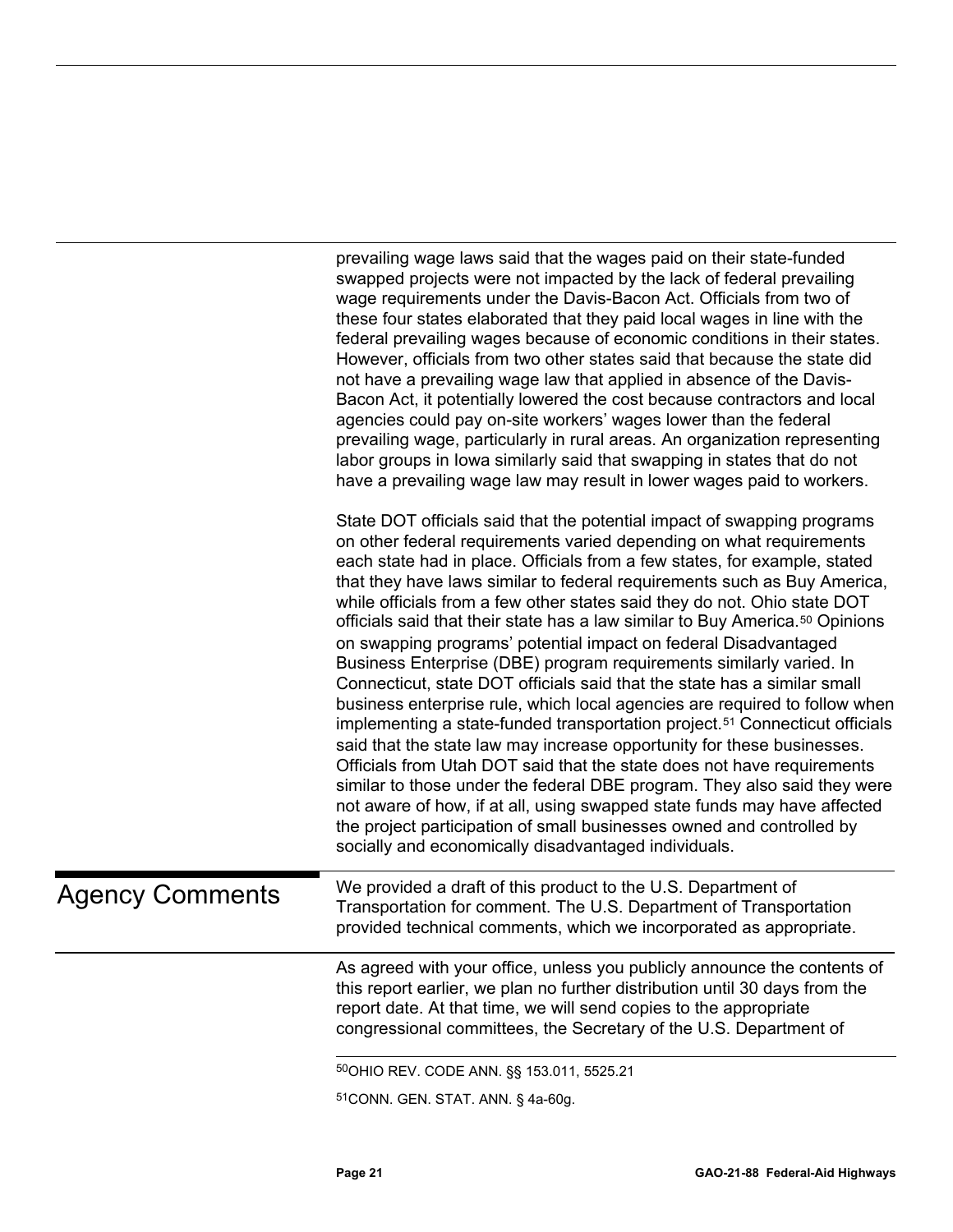Transportation, relevant state Departments of Transportation, and other interested parties. In addition, the report will be available at no charge on the GAO website at [https://gao.gov.](https://gao.gov/)

If you or your staff have any questions about this report, please contact me at (202) 512-2384 or [RepkoE@gao.gov.](mailto:RepkoE@gao.gov) Contact points for our Offices of Congressional Relations and Public Affairs may be found on the last page of this report. GAO staff who made key contributions to this report are listed in appendix I.

Cyn

Elizabeth Repko Acting Director Physical Infrastructure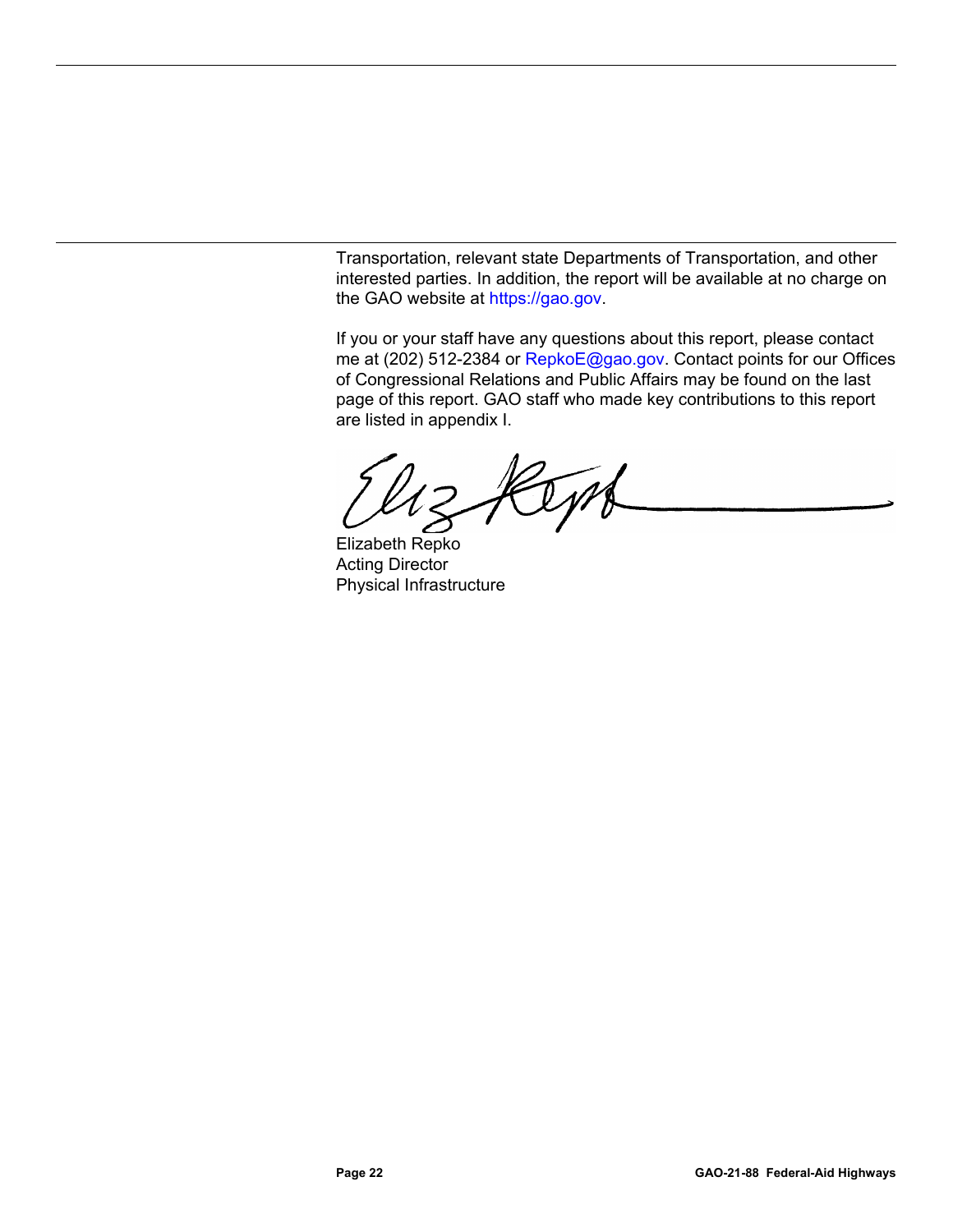## <span id="page-26-0"></span>**Appendix I: GAO Contact and Staff**  Appendix I: GAO Contact and Staff Acknowledgments

| <b>GAO Contact</b>        | Elizabeth Repko, 202-512-2384 or repkoe@gao.gov                                                                                                                                                                                                                   |
|---------------------------|-------------------------------------------------------------------------------------------------------------------------------------------------------------------------------------------------------------------------------------------------------------------|
| Staff<br>Acknowledgements | In addition to the contact named above, Steve Cohen (Assistant Director);<br>Sarah Jones (Analyst-in-Charge); Jennifer Clayborne, Sarah Green,<br>Delwen Jones, Ned Malone, Mary-Catherine P. Overcash, and Malika<br>Rice made key contributions to this report. |